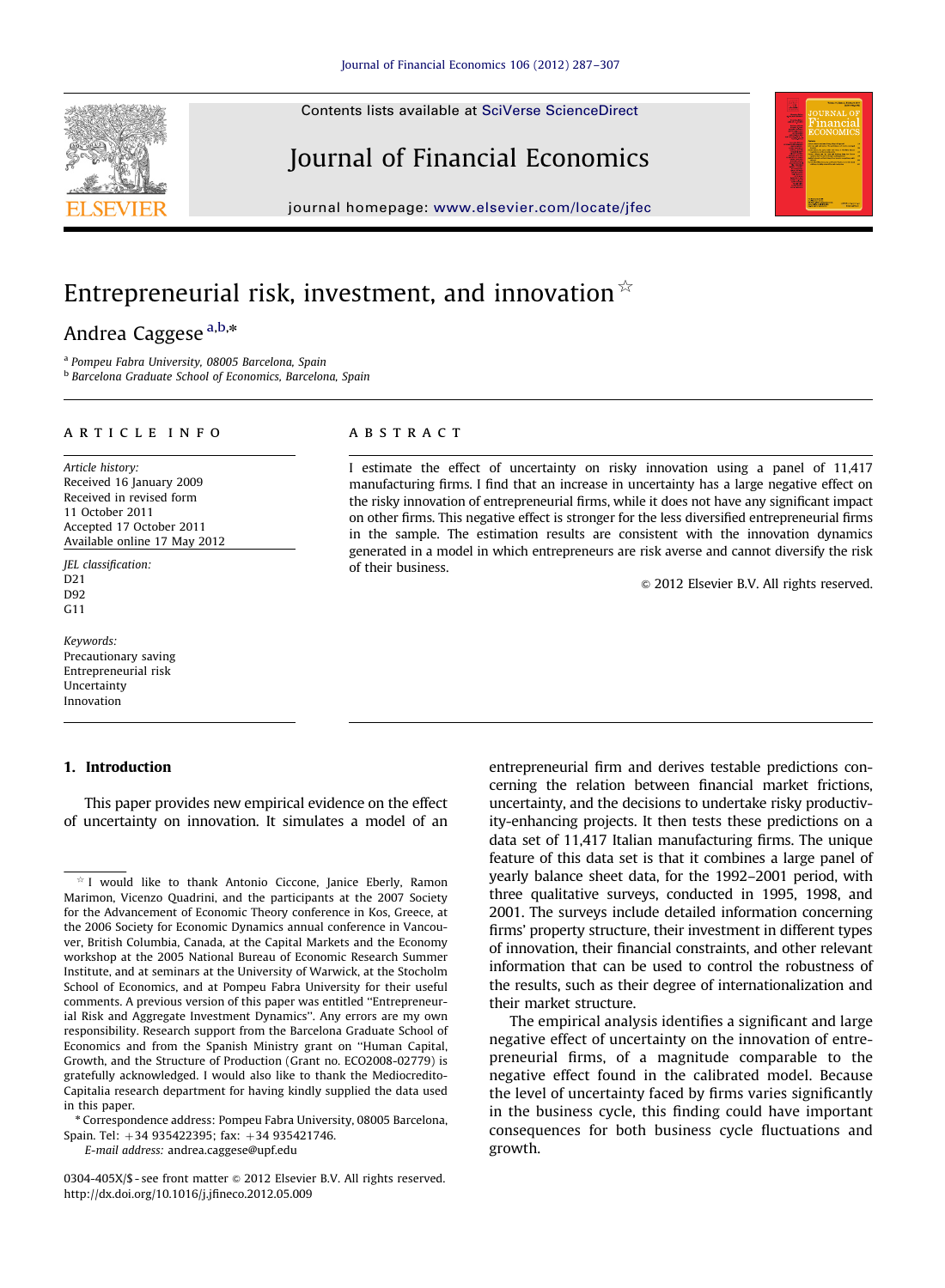Entrepreneurial firms are an engine of innovation and technological progress, and they are likely to be responsible for a substantial portion of productivity and employment growth. Despite several recent studies emphasizing the importance of financial factors for the creation and development of new entrepreneurial firms, little is known about the effect of uncertainty on entrepreneurial investment decisions.<sup>1</sup> However, this problem is likely to be important, because entrepreneurial households appear not to be able to diversify the risk of their business. [Moskowitz and Vissing-Jørgensen \(2002\)](#page-20-0) analyze US data and show that 48% of all private equity is owned by households for whom it constitutes at least 75% of their total net worth. Furthermore, [Bitler, Moskowitz, and](#page-19-0) [Vissing-Jørgensen \(2005\)](#page-19-0) provide evidence that agency considerations play a key role in explaining why entrepreneurs on average hold large ownership stakes, indicating that their lack of diversification is driven by market imperfections, not by risk-loving preferences.<sup>2</sup>

Does uncertainty prevent entrepreneurs from investing in risky and innovative projects? In this paper I answer this question by testing the following hypothesis: In an industry in which innovation is risky, uncertainty should negatively affect the innovation of entrepreneurial firms far more than that of publicly owned firms. Because of capital market imperfections, entrepreneurial households have most of their wealth invested in their own businesses. Therefore, in response to an increase in uncertainty, their main instrument to rebalance the risk-return profile of their assets is the choice of the riskiness of their investment projects. The same effect does not operate in publicly owned firms, in which the firm's manager is exposed only to a fraction of the firm's risk and can more easily diversify it.

In the paper I first conduct a simulation exercise as a preliminary step before the actual estimation with the empirical firm-level data. In the model an entrepreneurial firm maximizes the intertemporal consumption of its owner-manager. It can invest in its own production and borrow or lend at the risk-free rate. The production function is linear in technology and concave in capital, and it is also subject to exogenous profit shocks. Moreover, the firm can improve its technology by investing in innovative projects that are risky and yield an uncertain return. The only instrument available to partially insure against profits and innovation shocks is to save in the risk-free asset.

I use the model to simulate many identical firms that differ only in the realization of their shocks. In the benchmark case, the firms can borrow up-front the net present value of future earnings. Because this collateral constraint is almost never binding, they can almost always implement their optimal risk-adjusted investment decisions. The parameters are calibrated so that the volatility of profits matches that observed for the Italian firms in the empirical sample.

These simulations show a substantial negative effect of uncertainty on risky innovation, especially for the firms with lower levels of financial assets. I then simulate several firms with debt limited by a tighter exogenous borrowing limit, and I show that lowering such limit reduces both the frequency of innovation and its sensitivity to changes in uncertainty. This occurs because the innovation decision of an undiversified entrepreneurial firm that also faces a binding borrowing constraint is determined by the current availability of credit, not by uncertainty concerning future profits. These results indicate that to verify the uncertainty–innovation hypothesis, it is necessary to properly identify the presence of borrowing constraints.

After conducting this preliminary simulation exercise, the main section of this paper verifies empirically the following predictions.

Prediction i. An increase in the volatility of the exogenous profits shocks reduces the risky innovation of entrepreneurial firms. This reduction is stronger the less diversified firms are.

Prediction ii. The negative effect of uncertainty on the innovation of entrepreneurial firms is dampened by the presence of firms facing binding borrowing constraints.

Prediction iii. A change in exogenous uncertainty does not affect the investment in innovation for all firms when the innovation risk is very low.

The first part of the empirical section of the paper illustrates and checks the validity of the assumptions adopted to select the group of entrepreneurial firms and to identify the risky innovation decisions. Then Prediction i is verified with a panel data estimation in which the innovation decisions of the firms are regressed on the level on uncertainty, lagged one period, as well as on other control variables, on time dummies, and on twodigit sector dummies.

As a measure of uncertainty I consider the volatility of the profits/assets ratio, computed for every period across firms for every three-digit sector. The use of a sector-specific measure of the volatility of profits avoids possible reverse causality problems. Nonetheless, estimation results could still be biased by unobservable factors affecting both the dispersion of profits across firms and their innovation decisions. However, the test predicts a negative uncertainty–innovation relation for entrepreneurial firms only. Therefore, any unobserved factor that affects this relation in the same direction for all firms is likely to bias the test toward rejecting, not accepting, the hypothesis. Moreover, several robustness checks are performed in the paper to ensure that the results are not driven by an endogeneity problem. First, I consider a panel regression in which I introduce fixed effects at the three-digit level, so that the uncertainty coefficient is identified only by changes in uncertainty within sectors instead of by differences across sectors. Second, I verify that both the pooled and the fixed effect regressions are also consistent with Predictions ii and

 $1$  Among the studies on financial factors and entrepreneurship, see [Evans and Jovanovic \(1989\)](#page-20-0), [Holtz-Eakin, Joulfaian, and Rosen \(1994\),](#page-20-0) [Gentry and Hubbard \(2004\),](#page-20-0) and [Hurst and Lusardi \(2004\)](#page-20-0).

 $2$  Supporting this conclusion, experimental studies generally find entrepreneurs to be as risk averse as—and some studies find them to be even more risk averse than—nonentrepreneurs ([Sarasvathy, Simon, and](#page-20-0) [Lave, 1998;](#page-20-0) [Miner and Raju, 2004](#page-20-0); [Hongwei and Ruef, 2004\)](#page-20-0).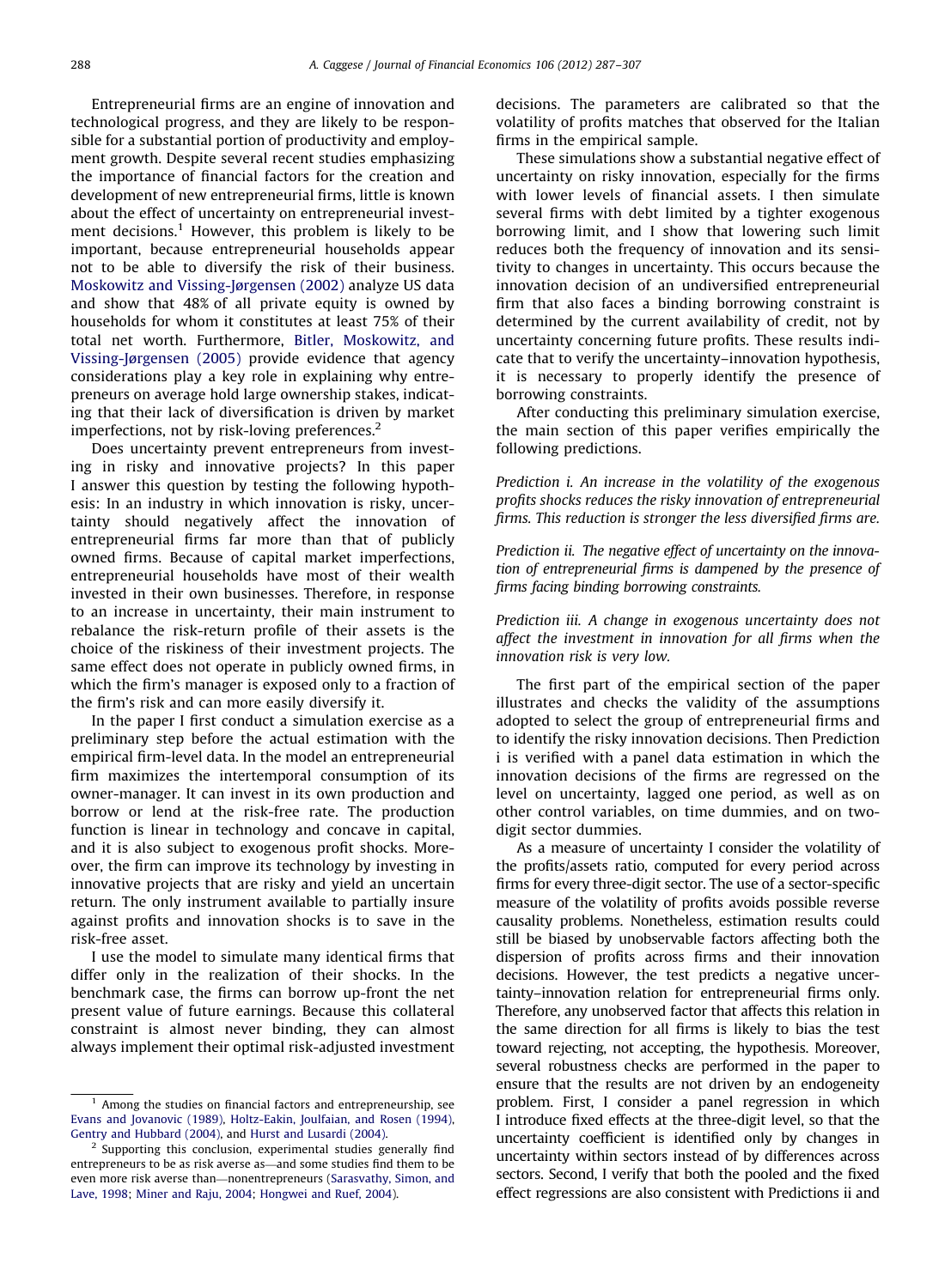iii. Third, I correct for the endogeneity of the measure of uncertainty using an instrumental variable estimation technique, in which the instrument is the cross-sectional dispersion of the profits/assets ratio for US manufacturing firms in the same sectors and periods as the Italian sample.

Both the pooled and the fixed effect regressions find a significant and negative effect of uncertainty on the risky innovation of entrepreneurial firms, and they confirm that the effect is stronger for firms that do not face borrowing constraints. Moreover, the regressions find no significant effect of uncertainty on the risky innovation of nonentrepreneurial firms, as well as on the nonrisky innovation of all firms. Importantly, the estimation results are quantitatively consistent with the model's predictions. Using the most reliable measure of risky innovation available from the empirical data, the percentage change in the frequency of risky innovation after a 1% increase in uncertainty is equal to  $-0.69\%$  for all entrepreneurial firms (compared with a value of  $-0.63\%$  in the simulations) and equal to  $-0.92\%$  for the group of less diversified ones (compared with a value of  $-0.99\%$  in the simulations).

This paper is related to the recent literature that emphasizes the importance of financial factors for entrepreneurship and innovation. Among these, [Herrera](#page-20-0) [and Minetti \(2007\)](#page-20-0) and [Benfratello, Schiantarelli, and](#page-19-0) [Sembenelli \(2008\)](#page-19-0) provide empirical evidence on the importance of bank finance for entrepreneurial innovation. [Czarnitzki and Kraft \(2004\)](#page-20-0) study the innovation of owner-led firms versus managerial firms. The paper is also related to some recent studies on undiversifiable entrepreneurial risk and investment. In particular, [Heaton](#page-20-0) [and Lucas \(2000\)](#page-20-0) study the implications of entrepreneurial undiversifiable risk for portfolio choices and asset prices of entrepreneurial households. [Miao and Wang](#page-20-0) [\(2007\)](#page-20-0) and [Chen, Miao, and Wang \(2010\)](#page-19-0) extend the standard real option approach to investment to an incomplete market environment and analyze the effect of market incompleteness on consumption, investment, and exit decisions<sup>3</sup>

The outline of this paper is as follows. Section 2 illustrates the model. [Section 3](#page-3-0) shows the results of the simulations of the entrepreneurial firms. [Section 4](#page-7-0) shows the empirical analysis of the Italian manufacturing firms. [Section 5](#page-18-0) summarizes the conclusions.

# 2. The model

I consider a simple model of a firm owned and managed by an entrepreneur who cannot completely diversify the risk of her business. The model does not analyze the factors that affect entry into entrepreneurship, and it does not endogenize the reasons that the entrepreneur cannot hold a diversified portfolio of other businesses.4 This simplification does not significantly limit the analysis because the model does not aim to explain the factors that influence entry into entrepreneurship. Instead, it aims to analyze the uncertainty–innovation relation for levels of risk analogous to those observed in the empirical data.

### 2.1. Technology

The entrepreneurial firm has access to a technology that produces output using capital and is subject to exogenous idiosyncratic shocks to its revenues.<sup>5</sup> As in [Abel and Eberly \(2005\),](#page-19-0) I assume that by paying a fixed cost the firm can upgrade its technology to the frontier. If the firm does not innovate, its technology becomes less productive than the frontier technology, due to obsolescence. More formally, at time  $t$  the firm produces output  $v_t$  using the production function

$$
y_t = A_t k_t^{\alpha} + \varepsilon_t, \quad 0 < \alpha < 1,\tag{1}
$$

where  $k_t$  is the capital,  $A_t$  is the technology level, and  $\varepsilon_t$  is a stationary and persistent revenue shock, which follows an AR(1) process,  $\varepsilon_t = \rho^{\varepsilon} \varepsilon_{t-1} + v_t$  with  $0 < \rho^{\varepsilon} < 1$ , where  $v_t$ is an independent and identically distributed shock with mean zero and standard deviation  $\sigma_{\varepsilon}^2$ . I introduce exogenous uncertainty as an additive shock to simplify the analysis, because such shock does not affect the marginal productivity of capital for the firm. In [Section 3.1,](#page-5-0) I relax this assumption and show that the main predictions of the model are robust to considering a multiplicative shock in the production function.

In the model I introduce an indicator function  $I_t$  to denote the innovation decision. If the firm does not innovate, then  $I_t = 0$  and the technology depreciates at the rate  $\delta_A$ , with  $A_{t+1} = (1 - \delta_A)A_t$ . If the firm invests in innovation, then  $I_t = 1$  and the technology is upgraded in the next period at the cost  $F_{t+1}$ , so that  $A_{t+1} = \overline{A}$ , where  $\overline{A}$ is the technology frontier. I assume that such frontier is constant, to preserve the stationarity property of the maximization problem. The upgrading cost  $F_{t+1}$  is stochastic:

$$
F_{t+1} = F + \xi
$$
 with probability 0.5,

 $F_{t+1}$ 

$$
1 = F - \xi \quad \text{with probability } 0.5. \tag{2}
$$

Therefore, the term F measures the fixed costs of innovating in period t, and the term  $\xi$  measures the uncertainty in revenues and profits that such innovation will generate in the future. It follows that if  $\xi$  is relatively small, then the  $I_t = 1$  decision can be interpreted as technology adoption.  $3$  The theoretical section of the paper is related to [Rampini \(2004\)](#page-20-0), The firm pays a fixed cost to adopt a new technology,

[Cagetti and De Nardi \(2006\),](#page-19-0) [Castro, Clementi, and MacDonald \(2004\)](#page-19-0), [Meh and Quadrini \(2006\)](#page-20-0), [Angeletos \(2007\)](#page-19-0), and [Covas \(2006\),](#page-19-0) who develop general equilibrium models in which financing imperfections and undiversifiable risk affect the decision to become an entrepreneur or to invest in risky projects. Moreover, [Castro, Clementi, and MacDonald](#page-19-0) [\(2009\)](#page-19-0) and [Michelacci and Schivardi \(forthcoming\)](#page-20-0) analyze how idiosyncratic risk affects investment and growth in different sectors in a cross section of countries.

<sup>&</sup>lt;sup>4</sup> Other authors who follow the same strategy are [Angeletos and](#page-19-0) [Calvet \(2006\)](#page-19-0), [Angeletos \(2007\)](#page-19-0), and [Covas \(2006\).](#page-19-0) Alternatively, one could model an economy with heterogenous entrepreneurs in which the market incompleteness arises endogenously due to financing frictions, as, for example, do [Meh and Quadrini \(2006\).](#page-20-0)

Henceforth, I refer to the "entrepreneurial firm" simply as "firm".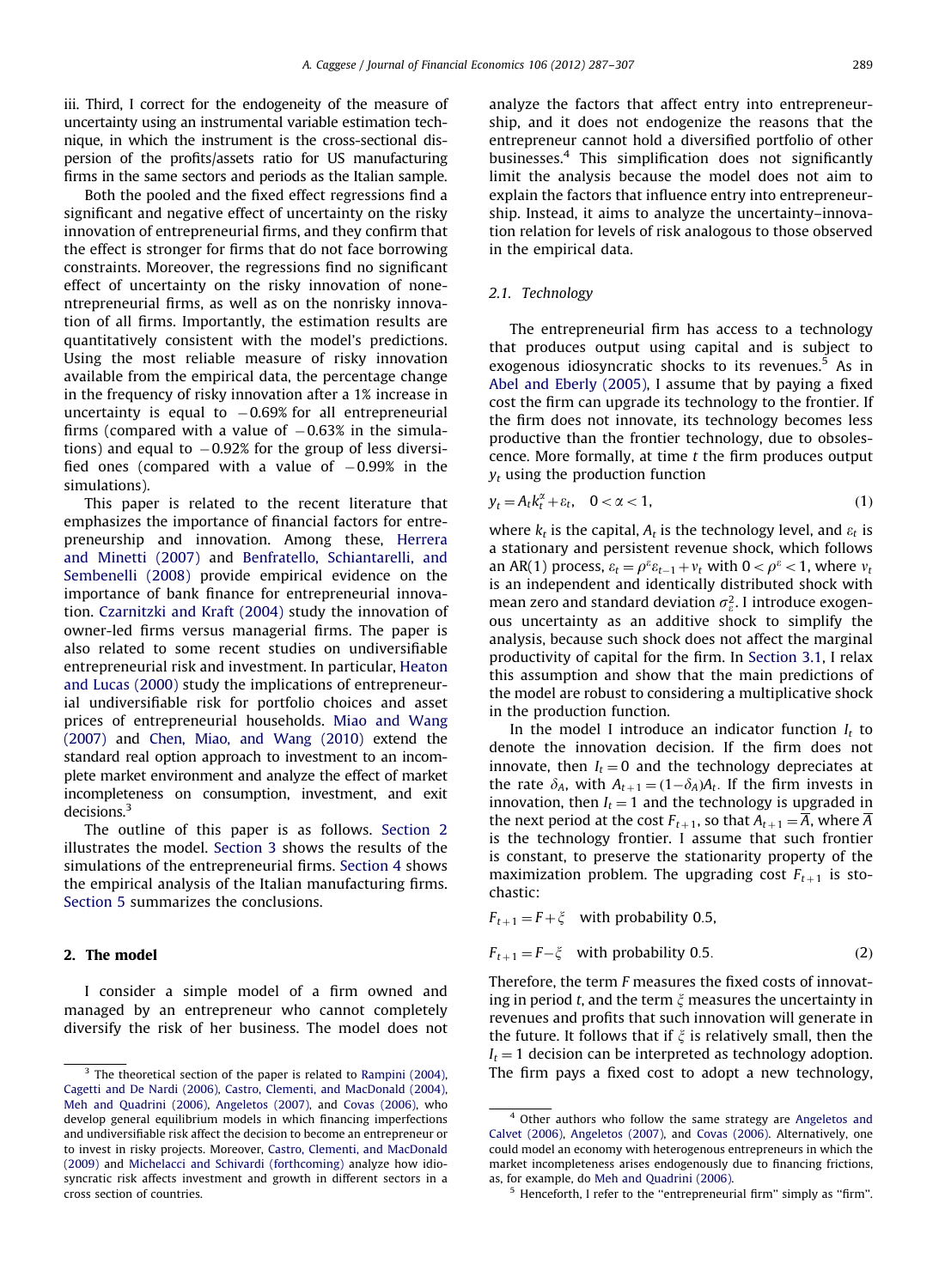<span id="page-3-0"></span>which will allow it to produce more efficiently. Instead, if  $\xi$  is relatively large, then the  $I_t = 1$  decision can be interpreted as risky innovation. The firm develops or adopts a new product, which, if successful, will greatly increase profits and, if unsuccessful, will generate a substantial loss.

The timing of the model is the following: At the beginning of time t the firm produces  $y_t$ ; repays  $b_t$ , the debt contracted in the previous period; and pays the innovation cost  $F_t$ , if it innovated in period  $t-1.$  Net worth  $W_t$  is

$$
w_t = \pi_t + (1 - \delta)k_t - b_t,\tag{3}
$$

where  $\delta$  is the depreciation rate of fixed capital and  $\pi_t$  is total revenues in period t:

$$
\pi_t = y_t - F_t I_{t-1} \tag{4}
$$

Eqs. (2) and (4) imply that the larger is the innovation risk  $\xi$ , the more volatile revenues  $\pi_t$  are for the innovating firm. After producing, the firm decides the consumption of the entrepreneur  $c_t$ , the level of fixed capital that will be productive in the next period  $k_{t+1}$ , the amount to be borrowed or lent  $b_{t+1}$ , and whether or not to innovate and upgrade the technology. The budget constraint is

$$
k_{t+1} + c_t = w_t + \frac{b_{t+1}}{R},
$$
\n(5)

where  $R = 1+r$  and  $b_{t+1}$  is the face value of debt to be repaid in the next period. In the benchmark case, I assume that the firm is subject to the following collateral constraint: It cannot borrow more than the amount that guarantees non-negative consumption with certainty in the next period.

The firm chooses  $b_{t+1}$ ,  $k_{t+1}$ , and  $I_t$  to maximize the value function equation (6) subject to the budget constraint equation (5) and the collateral constraint equation (9):

$$
V(w_t, A_t) = \max_{l_t} \{ V^{up}(w_t, A_{t+1}), V^{noup}(w_t, A_{t+1}) \},
$$
\n(6)

where

$$
V^{up}(w_t, A_t) = \left\{ \max_{k_{t+1}, b_{t+1}} u(c_t) + \beta [E_t V(w_{t+1}, A_{t+1}) | I_t = 1] \right\},\tag{7}
$$

$$
V^{noup}(w_t, A_t) = \left\{\max_{k_{t+1}, b_{t+1}} u(c_t) + \beta [E_t V(w_{t+1}, A_{t+1}) | I_t = 0] \right\},\tag{8}
$$

and

$$
b_{t+1} \le \overline{b}(w_t, A_t). \tag{9}
$$

The utility function  $u(c_t)$  is a constant elasticity of substitution function:

$$
u(c_t) = \frac{c_t^{1-\eta}}{1-\eta}
$$
\n(10)

and

$$
\eta>0.
$$

The borrowing limit  $\overline{b}(w_t,A_t)$  is endogenous because it depends on the stream of profits generated by the business and is, therefore, a function of the state variables  $w_t$ 

and  $A_t$ . Results of simulations show that, for reasonable parameter values, constraint Eq. (9) is almost never binding. In Section 3.1, I analyze how the results are affected if constraint equation (9) is substituted by an exogenous borrowing limit that is binding with a positive probability.

The risk of innovation is reflected in the term  $E_t[V(w_{t+1},A_{t+1})|I_t = 1]$  in Eq. (7). The higher the  $\xi$  is, the higher the variance of future consumption conditional on innovating is, the lower the expected utility from consumption and the value of  $E_t[V(w_{t+1},A_{t+1})|I_t = 1]$  are. This effect reduces the firm's incentive to innovate.

#### 3. Numerical solution

I solve the model numerically using a value function iteration method (see the Appendix for details) and simulate several identical entrepreneurial firms, which differ only for the realization of their technology and innovation shocks. For calibration purposes, I also simulate the behavior of risk-neutral firms, which are identical to the entrepreneurial firms, except that they maximize the net present value of profits instead of utility from consumption. [Table 1](#page-4-0) illustrates the choice of benchmark parameters. Whenever possible, the parameters are calibrated by matching one-to-one a set of empirical moments of the sample of Italian entrepreneurial firms analyzed in [Section 4.](#page-7-0)

The parameter  $\alpha$  determines the curvature of the production function and can be interpreted as the firm's degree of market power. Because net profits are monotonously decreasing in  $\alpha$ , I calibrate it to match the average of the net profits/sales ratio for the entrepreneurial firms in the Italian sample.

The parameter  $\sigma_{\varepsilon}^2$  matches the variability of profits observed in the empirical data set. Because a higher value of  $\sigma_{\varepsilon}^2$  increases the dispersion of profits both over time and across firms, it could be matched using either a crosssectional or a time series measure of volatility.<sup>6</sup> However, the time dimension in the empirical data set is too short to allow an estimation of this moment using time series data, because only 10% of the firms have at least nine years of balance sheet data. Therefore, I calibrate  $\sigma_{\varepsilon}^2$  to match the cross-sectional standard deviation of the net income/sales ratio for the Italian sample.

The frontier technology  $\overline{A}$  is normalized to one. The depreciation rate of technology  $\delta_A$  directly affects the size of the technological upgrade (the difference  $A - A_t$ ) for an innovating firm and the size of the associated fixed capital investment  $k_{t+1}-k_t$ , because in the production function technology and fixed capital are complementary. Even though in the empirical sample I do not observe  $A - A_t$ , the surveys provide information about the amount of fixed

<sup>&</sup>lt;sup>6</sup> To verify the equivalence of these two different measures of uncertainty, I simulate several groups of firms with different values of  $\sigma_{\varepsilon}^2$ . For each group I compute the volatility of profits for each firm over time and average it across firms. I also compute the cross-sectional dispersion of profits for each period and then average it over time. The two alternative measures are almost identical, with a correlation coefficient of 0.98 across the different groups.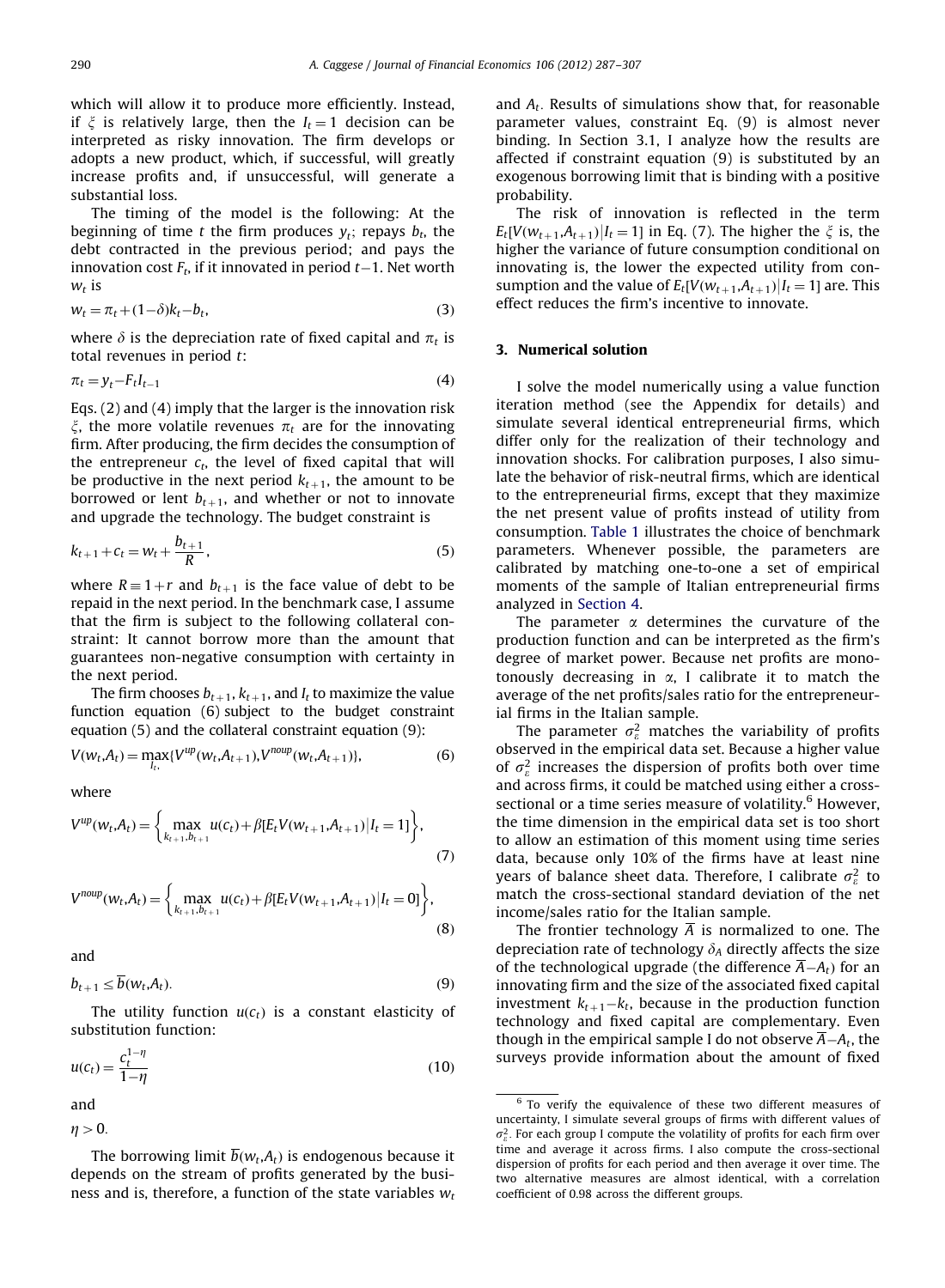<span id="page-4-0"></span>Calibrated parameters.

For the standard deviation, I compute the cross-sectional standard deviation for each three-digit sector and then compute the average across sectors. I exclude as outliers the observations greater than one in absolute value. Average frequency of innovation is the fraction of entrepreneurial firms that declare to perform research and development in order to introduce new products. F and  $\xi$  are measured as a fraction of the net present value of the total profits expected from the innovation.

| Parameter              | Value  | Matched moment                                                                                           | Data  | Simulations |
|------------------------|--------|----------------------------------------------------------------------------------------------------------|-------|-------------|
| α                      | 0.939  | Average (operating income/sales)                                                                         | 0.057 | 0.056       |
| δ                      | 0.145  | Average depreciation of capital                                                                          | 14.5% | 14.5%       |
| $\sigma_{\varepsilon}$ | 1.12   | Standard deviation (operating income/sales)                                                              | 0.054 | 0.054       |
|                        | 0.02   | Real interest rate                                                                                       | 2%    | 2%          |
| β                      | 0.94   | Percentage of private equity from entrepreneurial<br>households with concentration $>75\%$               | 48%   | 48%         |
|                        | 3%     | Average frequency of innovation                                                                          | 31%   | 31%         |
|                        | 17%    | Difference in average frequency of innovation between<br>risk-neutral firms versus entrepreneurial firms | 5%    | 4.5%        |
| $\delta_A$             | 0.0005 | Fixed investment related to innovation as a<br>percentage of sales                                       | 10%   | 11%         |
|                        |        |                                                                                                          |       |             |

Noncalibrated parameters (sensitivity analysis)

 $\rho^{\varepsilon}$  0.8–0.95

 $\eta$  0.8–2

capital investment related to innovation. Therefore, I calibrate  $\delta_A$  so that the average fixed capital investment related to innovation in the empirical data matches the same moment in the simulations.

Regarding the innovation cost shock  $F_t$ , its fixed component F determines the frequency of innovation, because with a higher  $F$  the firm waits longer before upgrading its technology. Therefore, I calibrate it to match the average frequency of innovation in the empirical sample. Conversely, the uncertainty component  $\xi$  increases the volatility of profits for firms that innovate. In the model, this additional risk reduces the frequency of innovation for the entrepreneurial firm, while it is by construction irrelevant for profitmaximizing firms, because condition Eq. (2) implies that  $E_t(F_{t+1}) = F$ . Therefore, I calibrate  $\xi$  so that the difference in the frequency of innovation between simulated entrepreneurial firms and profit-maximizing firms matches the difference observed in the Italian sample between entrepreneurial and nonentrepreneurial firms.

Among the remaining parameters, the depreciation rate of capital  $\delta$  is set equal to 14.5%, following [Gomes](#page-20-0) [\(2001\)](#page-20-0). The gross real interest rate  $R$  is 1.02, which is consistent with the average short-term real interest rates in Italy in the sample period. The parameters  $\eta$  and  $\rho^{\varepsilon}$ cannot be identified by one specific empirical moment. For the base calibration I assign them values of 2 and 0.95, respectively. In [Section 3.1](#page-5-0), I verify that the results are not sensitive to changing such values.

Finally, the discount factor of the entrepreneurial households  $\beta$  plays a key role because it affects the accumulation of financial wealth  $w_t$  as a precautionary motive. The stock of wealth  $w_t$  yields a constant gross return of R and is the only alternative available to the risky investment in capital and innovation. If  $\beta R$  is equal to one, then the firm postpones consumption until  $w_t$ becomes very large and the innovation and technology shocks become irrelevant for innovation decisions. Therefore, for the model to generate realistic levels of wealth,  $\beta$ R needs to be sufficiently smaller than one, so that the

firm is impatient and accumulates financial wealth  $w_t$  up to the point that the desire to save to smooth consumption against the volatility of profits is balanced by the desire to anticipate consumption.

Given these considerations, I calibrate  $\beta$  by first constructing the ratio  $R^w = MV_t/(w_t+MV_t)$  where  $MV_t$  is the net present value of the future expected profits. The term ( $w_t + MV_t$ ) can be interpreted as the net worth of the firm;  $R^w$ , as the ratio of equity over total net worth. Therefore, the higher  $R^{w}$  is, the less diversified the firm is, because less financial assets are available to smooth consumption.

I calibrate  $\beta$  so that the value of  $R^w$  is on average equal to 0.75. On the one hand, this value is consistent with [Moskowitz and Vissing-Jørgensen \(2002\),](#page-20-0) who estimate that 48% of all private equity is owned by households for whom it constitutes at least 75% of their total net worth. On the other hand, it implies that the average ratio of financial assets relative to the value of the firm,  $w_t/MV_t$ , is equal to 0.33. This value is consistent with the financial assets holding of the Italian firms in the empirical sample. The closest proxy of  $w_t/MV_t$  for the firms in the sample, almost all of which are not quoted on the stock market, is the ratio between liquid assets and total assets, which is on average equal to 0.38.

[Fig. 1](#page-5-0) shows the relation between uncertainty and innovation. It displays three lines, corresponding to simulations of entrepreneurial firms with different values of  $\sigma_{\varepsilon}^2$ , and a fourth line corresponding to the simulations of risk-neutral firms for the benchmark value of  $\sigma_{\varepsilon}^2$ . Each point on any of the lines represents the average frequency of innovation calculated on a simulated sample of one thousand ex ante identical firms, for 50 years each, for a total of 50 thousand firm-year observations. Along each line all parameters are constant, except the innovation shock  $\xi$ , which increases along the x-axis, and the discount factor  $\beta$ , which is recalibrated to ensure that the average holdings of liquid assets  $R^w$  are consistent with the empirical data. The high uncertainty line refers to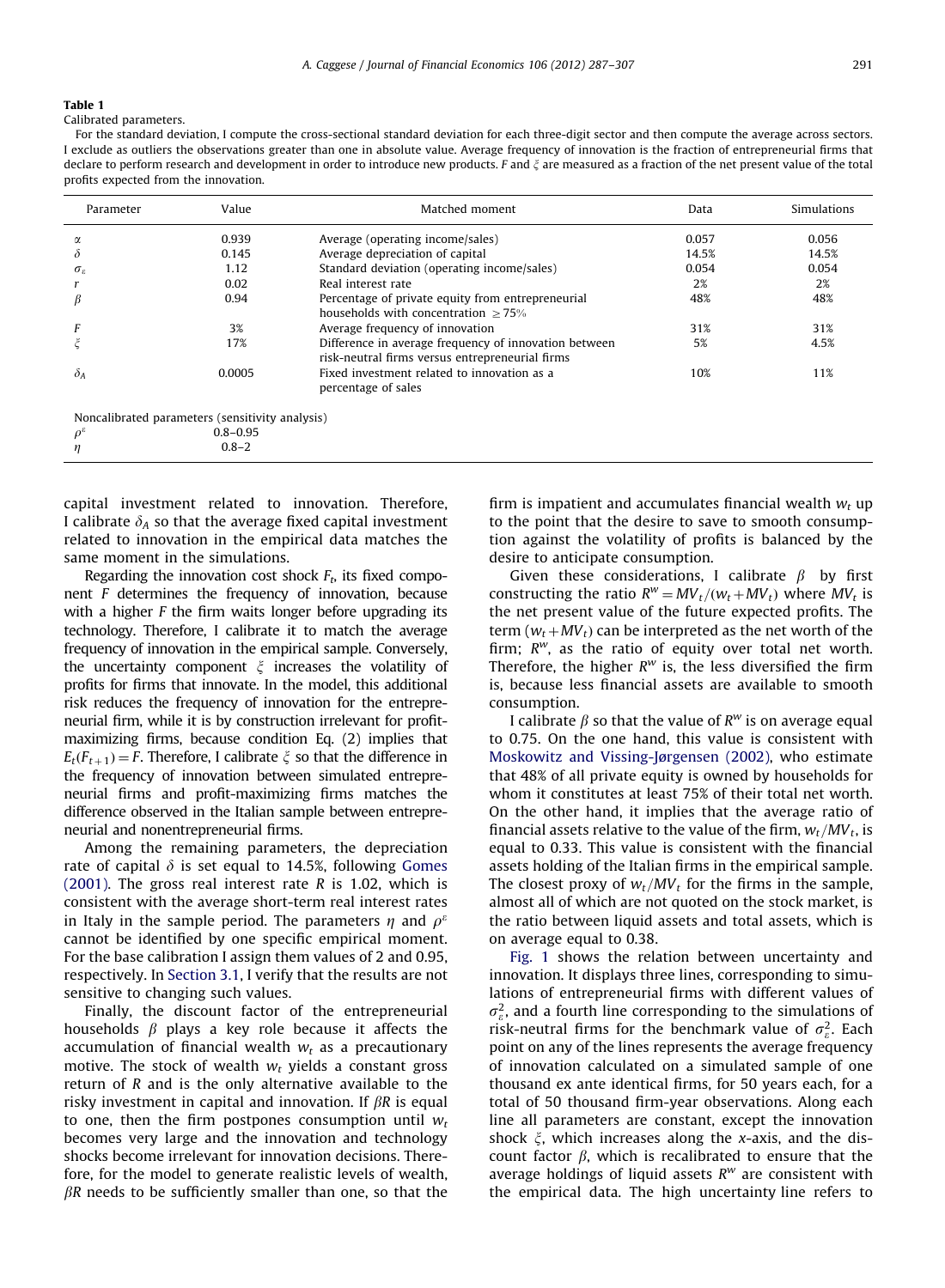<span id="page-5-0"></span>

Fig. 1. Average frequency of innovation of the simulated firms conditional on exogenous uncertainty.

a 20% increase in  $\sigma_{\varepsilon}^2$  relative to the benchmark; the low uncertainty line, to a 20% reduction in  $\sigma_{\varepsilon}^2$ . The relative contribution of the  $\xi$  shock to the total volatility of profits is reported on the x-axis. A value close to zero corresponds to riskless technology adoption, where it is possible to innovate by paying a fixed cost  $F$  without increasing the uncertainty in revenues. Higher values correspond to risky innovation, which has an uncertain outcome and even though it is on average profitable, it increases the volatility of profits.

The figure shows that innovation risk  $\xi$  does not affect the risk-neutral firms.<sup>7</sup> Importantly, it shows that the higher such risk is, the stronger the negative uncertainty– innovation relation is for the entrepreneurial firms, measured as the vertical distance between the high uncertainty and the low uncertainty line. The intuition is as follows: When innovation is risky, the choice to innovate increases the volatility of revenues. An entrepreneurial firm that already faces a highly volatile productivity shock prefers to reduce the frequency of innovation, at the cost of producing less efficiently, to avoid the additional fluctuations in profits and consumption caused by the innovation shock.

#### 3.1. Regression analysis on simulated data

In this subsection I perform several regressions on the simulated data to estimate the effect of uncertainty on innovation and determine a set of predictions to be tested on the empirical sample.

I simulate 30 artificial sectors, each composed of two hundred firms for 50 years, for a total of 300,000 observations. Firms in a given sector are all identical except for the realization of their shocks. Sectors differ only for the volatility of the productivity shock  $\sigma_{\varepsilon}^2$ , which is uniformly increasing from sector 1 to sector 30. The values are chosen so that the range of variation in the volatility of profits across simulated sectors is comparable to the same range for the three-digit sectors in the empirical sample of Italian firms.

[Table 2](#page-6-0) shows the estimation results. The dependent variable  $INN_{i,s,t+1}$  is equal to one if firm *i* innovates in period  $t$  and produces with the new technology in period  $t+1$ , and it is zero otherwise. The main explanatory variable is the measure of profit uncertainty. As argued in the previous subsection, because only the cross-sectional measure of uncertainty is available in the empirical data set, for consistency I use a similar measure for the simulated data.  $sdroa_{s,t}$  is the cross-sectional standard deviation of  $roa$  for each sector  $s$  and year  $t$ . To control for profitability, I also include the average of roa for each sector and year, called  $\alpha v \text{g} roa_{s,t}$  roa<sub>s,t</sub> is computed as profits over assets:

$$
roa_{s,t} = \frac{y_t - (r + \delta)k_t - F_t I_{t-1}}{k_t}.
$$
\n(11)

Panel A in [Table 2](#page-6-0) considers the risky innovation case, with the benchmark value of  $\xi$ . The first column refers to the full sample and shows that the coefficient of  $sdroa_{s,t}$ is negative and significant, indicating that sectors with greater uncertainty innovate less. The coefficient of  $avgroa<sub>s,t</sub>$  is positive and significant because individual shocks do not completely wash out at the sector level. When firms in some sectors accumulate more wealth thanks to a higher frequency of positive shocks, then they are able to innovate more. In Column 2, I select for each sector only those firms that, because of positive revenue shocks, have higher than average financial wealth. Column 3 refers to the other firms, with less than average financial wealth. Even though the borrowing constraint is not binding for almost any of these firms, financial wealth is important because it measures how diversified firms are. The estimation results show that the coefficient of  $sdroa_{s,t}$ is much larger for less diversified firms, because the uncertainty in profits has a greater effect on their consumption decisions. Panel B repeats the same exercise as Panel A, the only difference being that innovation is not risky ( $\xi = 0$ ). In this case uncertainty is irrelevant for the innovation decision, and none of the estimated coefficients

 $7$  Because the innovation shock enters additively in Eq. (4), it does not affect expected profits and, hence, is irrelevant for the optimal decisions of the risk-neutral firm. This linearity assumption simplifies the model and the interpretation of the results. Nevertheless, in Section 3.1, I relax it and introduce a more standard multiplicative shock in the production function.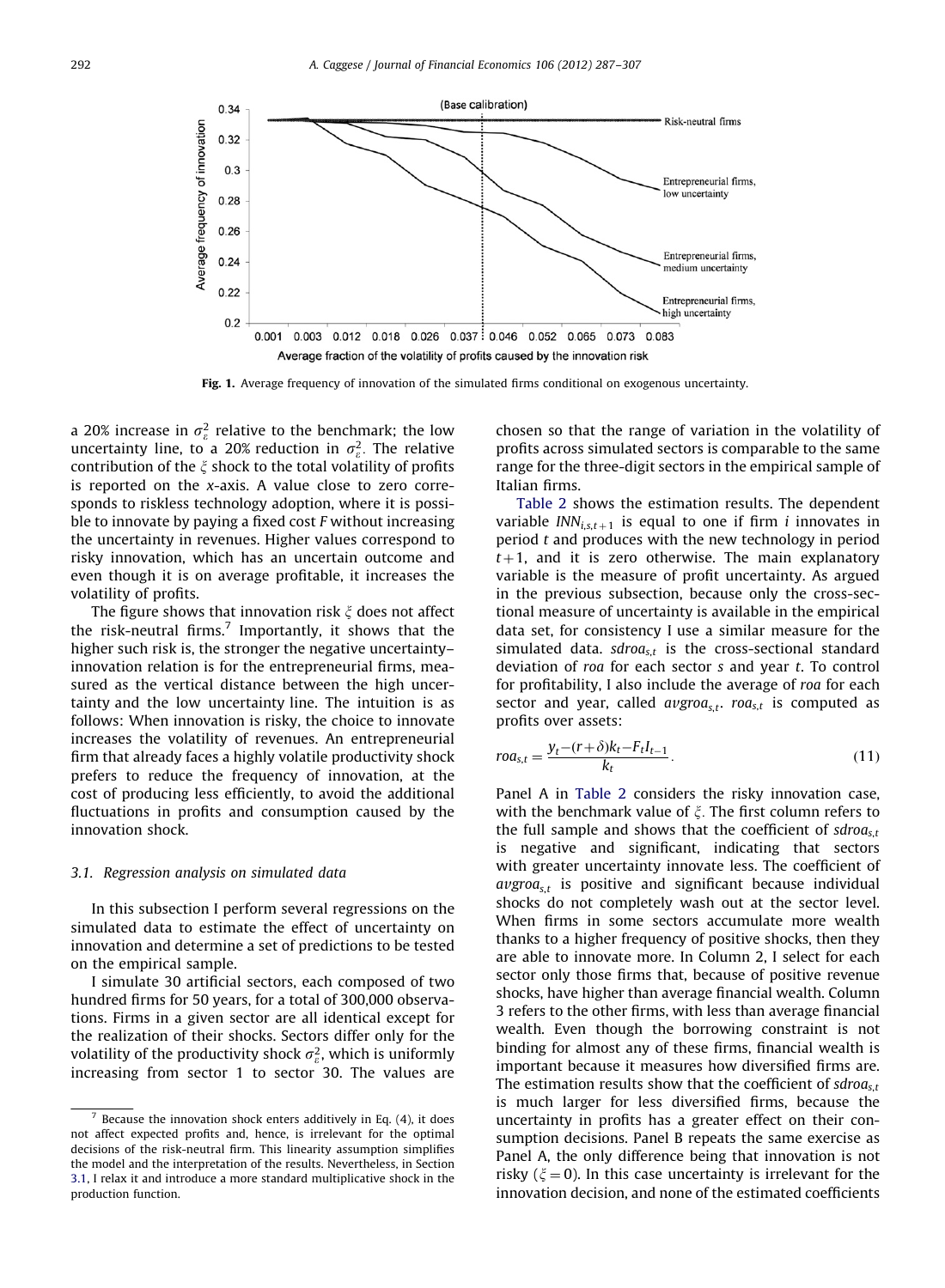<span id="page-6-0"></span>Relation between risk and innovation, simulated data.

The coefficients are estimated using maximum likelihood probit estimation on a sample of 30 artificial sectors, each one composed of two hundred firms for 50 years. Because the regressors are lagged and one observation is dropped for every firm, 294,000 firm-year observations are included in the estimation. A Huber and White estimator of the variance–covariance matrix is used to correct for heteroskedasticity. Standard errors are clustered at the sector level. The z statistic is added in parenthesis. \*\*\* denotes significance at the 99% confidence level. The dependent variable  $INN_{i,s,t+1}$  is a binary variable equal to one if firm *i* in sector s innovates in year  $t+1$  and equal to zero otherwise.  $F_{t+1}$  is innovation cost. sdroas,t is the standard deviation of the cross section of the profits/assets ratio for the simulated firms in sector s and year t. avgroas, is the cross-sectional mean of the profits/assets ratio for the simulated firms in sector s and year t. In the columns labeled ''All,'' all observations are included. In the other columns, firms are selected according to  $w_i$ , MV<sub>is</sub>, which is the average of financial wealth w over value of the firm MV, for firm i in sector s.

|                        |            | Panel A: Risky innovation<br>$(F_{t+1} = F \pm \xi)$ |                                   |            | Panel B: nonrisky innovation<br>$(F_{t+1} = F)$ |                                   |  |  |
|------------------------|------------|------------------------------------------------------|-----------------------------------|------------|-------------------------------------------------|-----------------------------------|--|--|
| Variable               | All        | $\frac{W_{i,s}}{MV_{i,s}} \geq 0.33$                 | $\frac{W_{i,s}}{MV_{i,s}}$ < 0.33 | All        | $\frac{W_{i,s}}{MV_{i,s}} \geq 0.33$            | $\frac{W_{i,s}}{MV_{i,s}}$ < 0.33 |  |  |
| Constant               | $-0.04$    | $-0.14***$                                           | 0.05                              | $-0.43***$ | $-0.44***$                                      | $-0.42***$                        |  |  |
|                        | $(-1.38)$  | $(-4.82)$                                            | (1.22)                            | $(-514.3)$ | $-46.2)$                                        | $(-42.1)$                         |  |  |
| sdroa <sub>s,t</sub>   | $-62.6***$ | $-37.1***$                                           | $-84.8***$                        | 0.003      | 0.20                                            | $-0.19$                           |  |  |
|                        | $(-28.7)$  | $-18.7$                                              | $-30.6$                           | (0.41)     | (0.90)                                          | $(-0.79)$                         |  |  |
| avgroa <sub>s,t</sub>  | $8.75***$  | 2.54                                                 | $12.78***$                        | $-0.01$    | 0.53                                            | $-0.56$                           |  |  |
|                        | (5.04)     | (1.03)                                               | (3.58)                            | $(-0.11)$  | (0.67)                                          | $(-0.67)$                         |  |  |
| Number of observations | 294.000    | 149.450                                              | 144,550                           | 294.000    | 148.274                                         | 145,726                           |  |  |

is significant. Uncertainty is also irrelevant for the riskneutral firms, as shown in [Fig. 1.](#page-5-0) Therefore, this regression is omitted from Table 2.

The negative effect of uncertainty on innovation is not driven by financing constraints, because in the simulations the collateral constraint equation (9) is almost never binding. However, in reality, entrepreneurs could be both unable to diversify their business risk and unable to borrow to finance their investments. Therefore, Table 3 shows the results when a fraction of firms face a tighter borrowing limit:

$$
b_t \le \overline{b}.\tag{12}
$$

I assume that in each simulated sector 15% of the firms face constraint equation (12). This percentage corresponds to the percentage of firms in the Italian sample declaring difficulties in obtaining external finance. The value of b is 20, which corresponds to around 30% of the optimal capital for an innovating firm. The first column estimates the uncertainty–innovation relation for all firms, and Columns 2 and 3 consider unconstrained and constrained firms, respectively. The results show that the coefficient of  $sdroa_{s,t}$  is negative for all firms. However, it is much larger in absolute value for the unconstrained firms than for the constrained ones. Borrowing constraints dampen the uncertainty–innovation relation because they make uncertainty less important for investment decisions. If the borrowing constraint is not binding, an entrepreneurial firm allocates resources between consumption, investment, and innovation according to an internal solution of its optimization problem. This internal solution implies that uncertainty reduces the net present value of the expected utility of consumption, conditional on innovating. Conversely, if constraint equation (12) is binding, the current availability of funds matters more than the future expected volatility of profits in determining investment and innovation decisions. This intuition is confirmed by the last row in Table 3, which reports the average percentage of innovating firms. For the firms that

## Table 3

Relation between risk and innovation, simulated data with financing frictions.

The coefficients are estimated using maximum likelihood probit estimation on a sample of 30 artificial sectors, each one composed of two hundred firms for 50 years. In each sector, 15% of firms are assumed to be financially constrained and their borrowing *b* cannot be larger than  $\overline{b} = 20$ . The other firms are financially unconstrained and able to borrow upfront future expected revenues. Because the regressors are lagged and one observation is dropped for every firm, 294,000 firm-year observations are included in the estimation. A Huber and White estimator of the variance–covariance matrix is used to correct for heteroskedasticity. Standard errors are clustered at the sector level. The  $z$  statistic is added in parenthesis.  $*$  denotes significance at the 90% confidence level; \*\* significance at the 95% confidence level; significance at the 99% confidence level. The dependent variable  $INN<sub>i,s,t+1</sub>$  is a binary variable equal to one if firm i in sector s innovates in year  $t+1$  and equal to zero otherwise. sdroa<sub>s,t</sub> is the standard deviation of the cross section of the profits/assets ratio for the simulated firms in sector s and year t.  $avgroa_{s,t}$  is the cross-sectional mean of the profits/assets ratio for the simulated firms in sector s and year  $t$ . In the column labeled "All" all observations are included in the estimation. In the second and third columns only financially unconstrained and constrained firms are included, respectively.

| Variable                                                 | A11             | Hnconstrained Constrained<br>firms | firms          |
|----------------------------------------------------------|-----------------|------------------------------------|----------------|
| Constant                                                 | $-0.18***$      | $-0.16***$                         | $-0.29***$     |
|                                                          | $(-2.37)$       | (0.079)                            | $(-2.53)$      |
| sdroa <sub>s,t</sub>                                     | $-41.3***$      | $-43.7***$                         | $-28.3***$     |
|                                                          | $(-10.32)$      | (4.4)                              | $(-4.14)$      |
| $avgroa_{st}$                                            | 2.16            | 6.05                               | $-23.7***$     |
|                                                          | (0.54)          | (4.20)                             | $(-3.31)$      |
| Number of observations<br>Percentage of innovating firms | 294.000<br>28.2 | 250,429<br>29.4                    | 43,571<br>21.0 |

face the borrowing limit, the average frequency of entrepreneurial innovation is much lower.8 [Table 4](#page-7-0) presents

<sup>8</sup> This happens for two reasons. First, a negative innovation shock implies that the firm could face a binding constraint in financing both consumption and capital, and this discourages innovation ex ante. Second, innovation is only profitable if after innovating the firm can also increase its fixed capital investment, but this is not possible if the financing constraint is binding.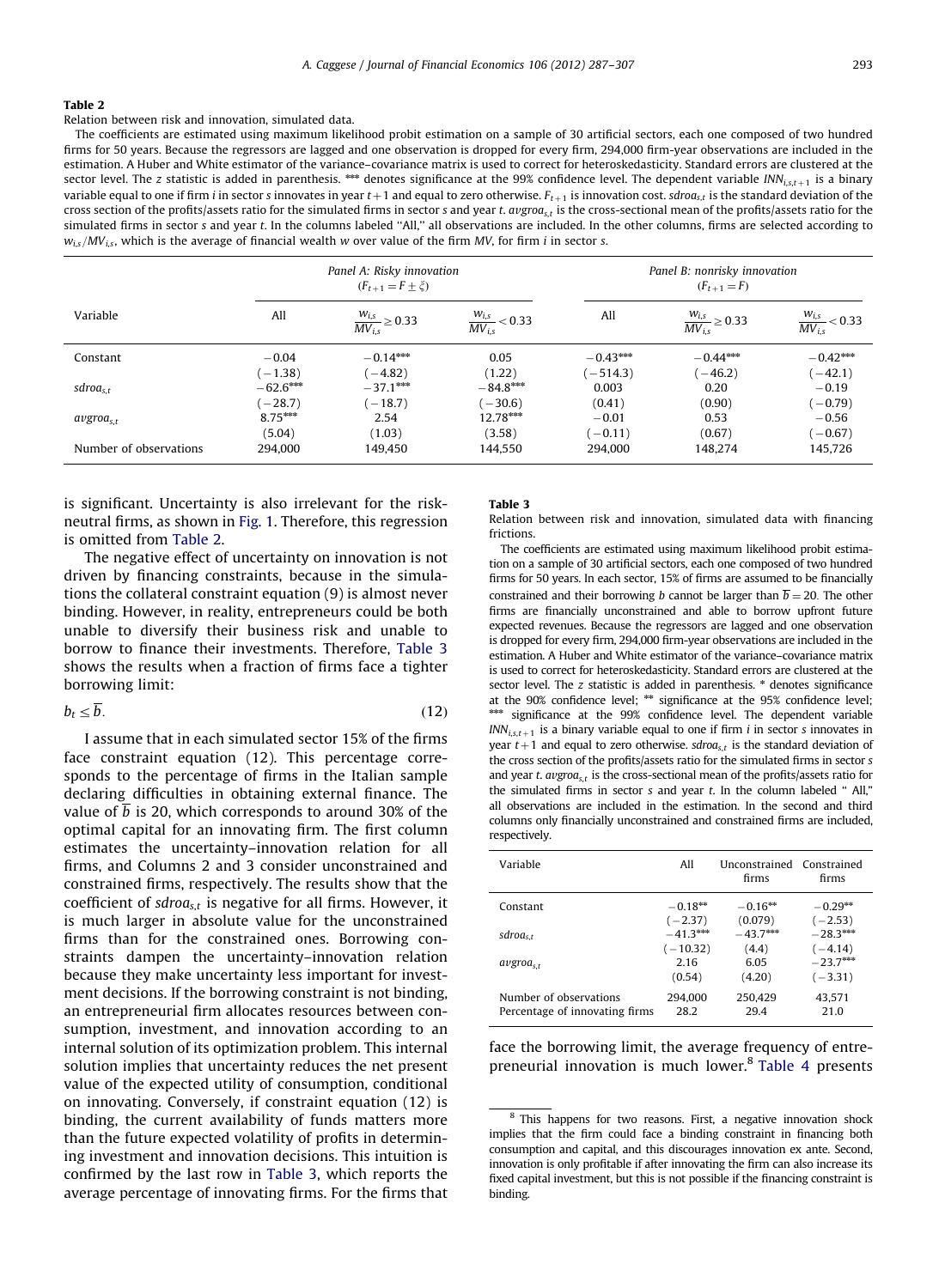<span id="page-7-0"></span>Relation between risk and innovation on simulated data, and robustness checks.

The coefficients are estimated using maximum likelihood probit estimation. A Huber and White estimator of the variance–covariance matrix is used to correct for heteroskedasticity. Standard errors are clustered at the sector level. The z statistic is added in parenthesis.<sup>\*\*\*</sup> denotes significance at the 99% confidence level. The dependent variable  $INN_{i,s,t+1}$  is a binary variable equal to one if firm i in sector s innovates and equal to zero otherwise. sdroa<sub>s,t</sub> is the standard deviation of the cross section of the profits/assets ratio for the simulated firms in sector s and year t.  $\frac{avgrod_e}{}$ , is the cross-sectional mean of the profits/assets ratio for the simulated firms in sector s and year t. Panel A presents estimations on a single sector of one hundred firms for five hundred years. In the column labeled "All," all observations are included. In the other columns, firms are selected according to  $w_{is}/MV_{is}$ , which is the average of financial wealth w over value of the firm MV for firm i in sector s. Panel B presents estimations on a sample of 30 artificial sectors, each one composed of two hundred firms for 50 years. Because the regressors are lagged and one observation is dropped for every firm, 294,000 firm-year observations are included in the estimation. Column 1, calibration with  $\eta = 0.8$ ; column 2, calibration with  $\rho^e = 0.8$ ; column 3, a multiplicative shock is added to the production function.

|                        |                              | Panel A: Time varying volatility |                              | Panel B: Other robustness checks  |                           |                                 |  |
|------------------------|------------------------------|----------------------------------|------------------------------|-----------------------------------|---------------------------|---------------------------------|--|
| Variable               | All                          | $\frac{W}{MV} \ge 0.33$          | w<br>$\frac{W}{MV}$ < 0.33   | (1)                               | (2)                       | (3)                             |  |
| Constant               | $-0.53***$<br>$(-6.10)$      | $-0.49***$<br>$-3.58$ )          | $-0.56***$<br>$(-4.96)$      | $-0.025$<br>$-0.29$               | 0.012<br>(0.24)           | $-0.20$<br>$-0.82$ )            |  |
| $sdroa_1_{s,t}$        | $-15.0***$                   | $-11.30$                         | $-17.5***$                   | $-62.9***$                        | $-53.39***$               | $-68.0***$                      |  |
| $avgroa_1_{s,t}$       | $(-3.20)$<br>10.72<br>(1.41) | $-1.53)$<br>6.60<br>(0.55)       | $(-2.89)$<br>13.52<br>(1.38) | $-8.00$ )<br>$11.69***$<br>(6.76) | $-9.99$<br>0.49<br>(0.25) | $-2.92$<br>$31.34***$<br>(6.34) |  |
| Number of observations | 49.900                       | 20,202                           | 29,698                       | 294.000                           | 294,000                   | 294,000                         |  |

some robustness checks of the results. In all the simulations presented so far, uncertainty faced by firms varies across sectors but not over time. This assumption is relaxed in Panel A of Table 4. Here I simulate a single sector of one hundred firms for five hundred years, and I allow the volatility of profits to change over time according to the regime  $S_t \in \{H, L\}$ , with  $\sigma_\varepsilon^2(H) > \sigma_\varepsilon^2(L)$ ,  $prob(S_t = S_{t-1}) = \rho^s$ , and  $prob(S_t \neq S_{t-1}) = 1 - \rho^s$ . The persistence parameter  $\rho^s$  is equal to 0.95. The values of  $\sigma_{\varepsilon}^2(H)$  and  $\sigma_{\varepsilon}^2(L)$  correspond to the values chosen in the previous simulations for the sectors at the 90th and the 10th percentile of the volatility of profits, respectively. In this single sector simulation, all firms have a constant discount factor  $\beta$  and are allowed to vary their amount of precautionary saving over time as uncertainty changes. Simulation results show that the negative uncertainty–innovation relation is confirmed, even though the coefficient of  $sdroa_1<sub>s,t</sub>$  is smaller in absolute value. Panel B of Table 4 shows that the negative uncertainty–innovation relation is robust to lowering the risk-aversion coefficient  $\eta$  (Column 1), to lowering the persistence  $\rho^{\varepsilon}$  of the productivity shock (Column 2), and to adding a multiplicative productivity shock (Column 3). In this last case, the production function becomes

$$
y_t = e^{\tau \varepsilon_t} A_t k_t^{\alpha} + \varepsilon_t, \quad 0 < \alpha < 1; \ \tau \ge 0,
$$
\n(13)

so that  $\varepsilon_t$  also enters multiplicatively in the production function. The magnitude of  $\tau$  determines the relative importance of the multiplicative component of the shock. In Column 3, I consider simulated sectors in which I progressively increase  $\tau$ , starting from a value of  $\tau = 0$ , which corresponds to the linear shock case. Because the profits function is convex in  $e^{\tau \varepsilon_t}$ , the higher  $\tau$  is, the more uncertainty also increases average expected profits. This profitability effect increases risky innovation. Another implication of the multiplicative shock is that the outcome of innovation is now positively correlated to the exogenous profits shock, through the term  $e^{\tau \varepsilon_t}$ . This effect further increases innovation risk for the least diversified entrepreneurs. These two counteracting effects help to explain the

regression results. Sectors with higher values of  $\tau$  are more profitable and innovate more. Hence, the coefficient of avgroa is now larger than in the previous regressions. However, conditional on avgroa, the uncertainty–innovation relation is still negative and significant. These findings suggest that, to empirically estimate the importance of undiversifiable risk for the negative effect of uncertainty on entrepreneurial innovation, it could be important to control for average firm profitability.

## 4. Empirical analysis

The simulations illustrated in the previous section determine the following testable predictions:

Prediction 1. An increase in uncertainty, as measured by the volatility of profits, on average negatively affects the risky innovation of entrepreneurial firms, whereas it does not affect the risky innovation of nonentrepreneurial firms. The reduction in entrepreneurial innovation is stronger the less diversified firms are.

Prediction 2. The negative effect of uncertainty on the innovation of entrepreneurial firms is dampened by the presence of firms facing binding borrowing constraints.

Prediction 3. An increase in uncertainty does not affect the technological adoption of both entrepreneurial and nonentrepreneurial firms.

I test these predictions on a panel of small and medium-size Italian manufacturing firms based on the 1995, 1998, and 2001 Mediocredito Centrale Surveys. Each survey covers the activity of a sample of more than 4,400 firms in the three previous years. Mediocredito Centrale selected these samples balancing the criteria of randomness and continuity. Each survey contains three consecutive years of data. After the third year, most of the sample is replaced and the new sample is then kept for the three following years. The surveys provide detailed qualitative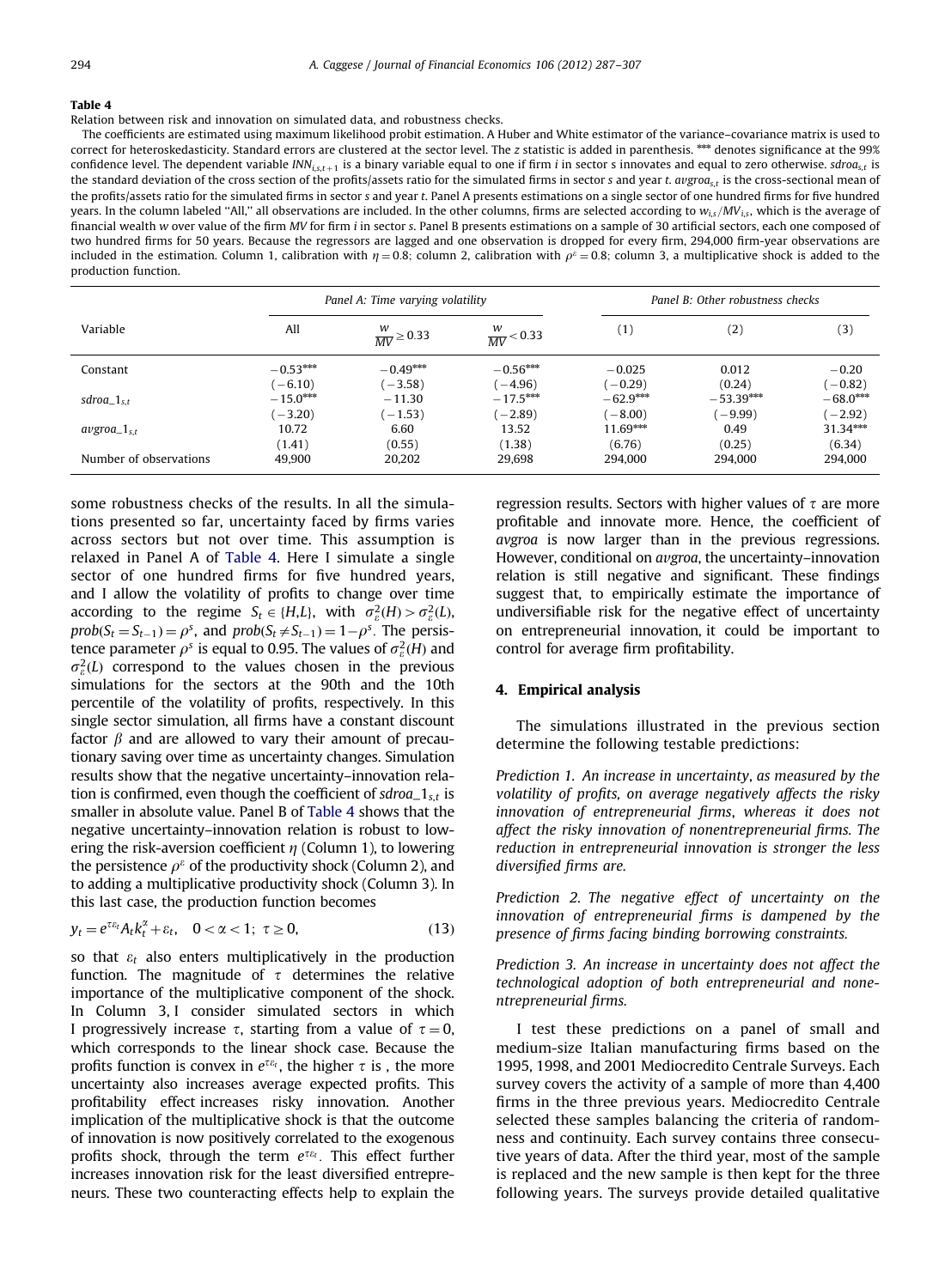<span id="page-8-0"></span>information on property structure, employment, research and development (R&D) and innovation, internationalization, and financial structure. In addition to this qualitative information, Mediocredito Centrale provides, for most of the surveyed firms, an unbalanced panel with balance sheet data items going back as far as 1989.

The sample analyzed in this paper contains the 11,417 firms with both balance sheet and survey data. This data set has several useful features. First, it includes qualitative information not only on the amount spent by each firm on R&D, but also on the type of fixed investment and R&D expenditure. $9$  This information can be used to identify which firms are investing in projects that involve risky innovation. Second, it includes information concerning the property structure of the firms, which allows identifying which firms are entrepreneurial, in the sense that they are owned and managed by the same individual. Third, it includes additional information that can be used to control for the effect of other factors that are potentially important for innovation, such as borrowing constraints, market structure, and internationalization.

## 4.1. Construction of the data set

In this subsection, I discuss the set of assumptions adopted to derive the empirical test of Predictions 1, 2, and 3. Such assumptions concern the identification of entrepreneurial firms, the measurement of the riskiness of their innovation, the measurement of exogenous uncertainty, and the inability of firms to diversify the innovation risk.

#### 4.1.1. Selection of entrepreneurial firms

I select the sample of entrepreneurial firms using the following property structure information from the surveys. Firms are asked if their three largest shareholders are individuals, financial companies, or industrial companies and if they have direct control of the firm. For each of these shareholders their share of ownership in the firm is also specified.

Using this information, I select as entrepreneurial those firms that (a) have one individual who owns at least 50% of the shares of the firm and (b) are actively managed by this individual.

In the model, the entrepreneur owns 100% of the shares of the firm. Therefore, criterion (a) could seem too inclusive. However, I argue that this is not the case and that this selection criterion is the most efficient in identifying firms that are effectively fully owned and managed by a single entrepreneurial household. This claim can be verified using the information provided by the 1995 survey, in which firms also indicate, in the event more than one shareholder is an individual, whether there are family ties among them (unfortunately this

# Table 5

Summary statistics.

Data set of 11,417 manufacturing firms, for the 1992–2001 period, based on the 1995, 1998 and 2001 Mediocredito Centrale Surveys, for a total of 13,589 firm-survey observations.

| Variable                           | Entrepreneurial<br>firms | Other<br>firms |
|------------------------------------|--------------------------|----------------|
| Mean number of employees           | 45                       | 183            |
| Median number of employees         | 25                       | 41             |
| Mean age                           | 23                       | 27             |
| Median age                         | 19                       | 21             |
| Mean operative income/total assets | 7.4%                     | 6.8%           |
| Percentage of exporting firms      | 66                       | 71             |
| Number of firm-survey observations | 4.505                    | 9.084          |
|                                    |                          |                |

information is not included in the 1998 and 2001 surveys). I consider the firms classified as entrepreneurial firms in the 1995 survey, according to criteria (a) and (b). Among all the entrepreneurial firms that have more than one shareholder, 94% have other individuals as shareholders and 71% have family ties among all the shareholders.

In the full sample composed of the three surveys, 33.2% of the firms are classified as entrepreneurial. The sorting criterion is fairly stable over time, so that if I exclude from the entrepreneurial group those firms that are present in more than one survey, and are not selected as entrepreneurial firms in all the surveys, the ratio falls very little, from 33.2% to 30.2%. Table 5 illustrates some summary statistics regarding the firms in the data set. Entrepreneurial firms are on average younger, smaller, and have a marginally higher return on capital.

### 4.1.2. Identification of risky innovation

I identify the investment in risky innovation using the direct questions in the Mediocredito Surveys. In the section under the heading ''Technological innovation and R&D,'' firms are asked whether they engaged, in the previous three years, in R&D expenditure. The firms that answer yes (37% of the total) are asked what percentage of this expenditure was directed toward improving existing products, improving existing productive processes, introducing new products, introducing new productive processes, or other objectives.

Furthermore, in the section of the survey under the heading ''Investment,'' firms are asked if they undertook new investment in plant or equipment in the three previous years. The firms that answer yes (89% of the total) are asked to specify to what extent the fixed investment had the following objectives: to improve existing products, to increase the production of existing products, to produce new products, to reduce pollution, to reduce the cost of materials, to reduce labor costs, or other objectives. For each chosen answer, the firm indicates three possible degrees of intensity: low, medium, or high.

I use the above questions to construct indicators of risky innovation activity. In the model, risky innovation increases productivity on average, but it also increases the volatility of revenues and profits. I identify risky innovation in the data by considering that on average the innovation related to the introduction of new products is more risky than the

<sup>&</sup>lt;sup>9</sup> Other authors have analyzed the innovation data of the Mediocredito Surveys. [Hall, Lotti, and Mairesse \(2008\)](#page-20-0) study the relation between employment, innovation, and productivity. [Parisi, Schiantarelli, and](#page-20-0) [Sembenelli \(2006\)](#page-20-0) study the relation between productivity, innovation, and R&D. [Herrera and Minetti \(2007\)](#page-20-0) and [Benfratello, Schiantarelli, and](#page-19-0) [Sembenelli \(2008\)](#page-19-0) analyze the effect of banking development on firm innovation.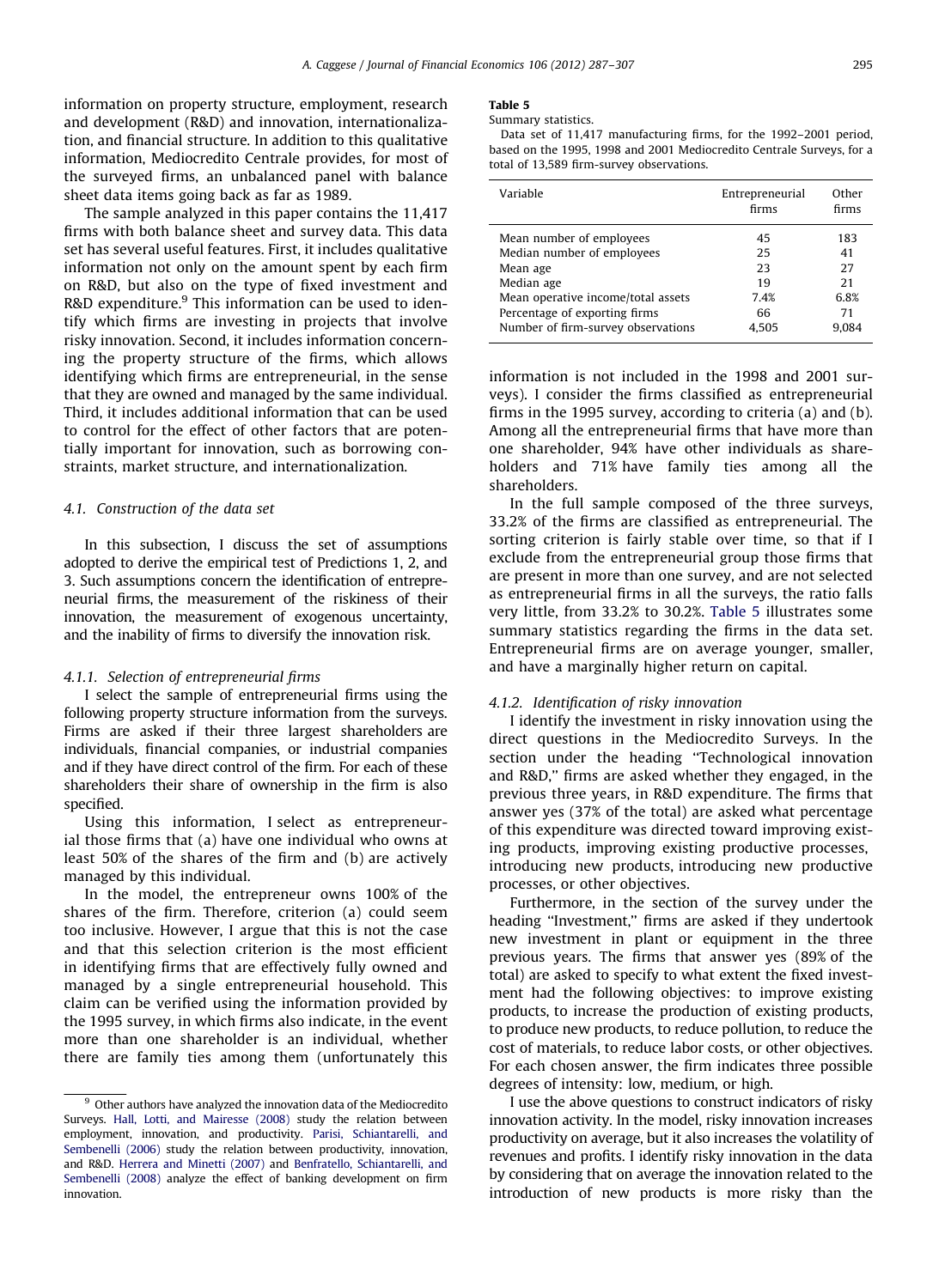innovation directed toward improving the existing production. This assumption is plausible because on average an innovation that introduces new products generates a higher demand and profit uncertainty than an innovation that improves the current production. At the end of this subsection, I demonstrate that the data are consistent with this identification assumption.

I summarize the information concerning innovation and technology adoption in the following four dichotomous variables. The variable that identifies risky innovation is r&d\_inn<sub>i,p</sub>, which is equal to one if more than 50% of R&D spending of firm  $i$  in survey  $p$  is directed toward developing new products and zero otherwise.  $r \& d_t a_{i,p}$ , the variable that identifies technology adoption (less risky innovation) is equal to one if firm  $i$  did R&D activity in survey  $p$  but  $r \& d_{i}$ *inn*<sub>i,p</sub> = 0, and it is zero otherwise. An alternative indicator of risky innovation is  $fix\_inn_{in}$ , which is equal to one if fixed investment spending of firm i is partly or fully directed toward the introduction of new products and is equal to zero otherwise.<sup>10</sup> Finally,  $fix\_t.a_{i,p}$  is equal to one if firm i undertook a new fixed investment project but  $fix\_inn_{i,p} = 0$ , and it is zero otherwise. Table 6 reports the percentage of firms selected according to the four criteria above. It shows that entrepreneurial firms on average engage less in R&D than nonentrepreneurial firms. Moreover around 60% of both entrepreneurial and nonentrepreneurial firms invest in fixed capital to improve existing products or to introduce new productive processes, while entrepreneurial firms on average are less likely to introduce new products.

Below I present some empirical evidence confirming the claim that product innovation is on average more risky than the innovation directed toward improving the current production. [Figs. 2 and 3](#page-10-0) pool the data for each three-digit sector for the entire sample period (1992– 2000). They show the correlation between the dispersion of profits across firms for each sector, as well as the ratio of the frequency of product innovation relative to the frequency of innovation directed toward improving the current production. The figures show that the dispersion of returns is significantly increasing in such ratio.

Furthermore, I provide firm-level evidence on the correlation between innovation and the volatility of profits. I first estimate the following profits function $11$ 

$$
\log prof_{i,t} = a_i + d_t + h_p + \alpha \log k_{i,t-1} + \beta \log w_{i,t}
$$

$$
+ \gamma \log l_{i,t} + \eta \log y_{i,t} + \varepsilon_{i,t}^{prof}, \tag{14}
$$

 $11$  I use a fixed effect estimator. A Huber and White estimator of the variance–covariance matrix is used to correct for heteroskedasticity.

#### Table 6

Share of firms that invest in innovation.

Data set of 11,417 manufacturing firms, for the 1992–2001 period, based on the 1995, 1998 and 2001 Mediocredito Centrale Surveys, for a total of 13,589 firm-survey observations.

| Variable                 | Entrepreneurial firms | Other firms |
|--------------------------|-----------------------|-------------|
| Research and development |                       |             |
| No r&d                   | 69%                   | 59%         |
| $rGd$ innov = 1          | 15%                   | 20%         |
| $rGd$ t.a = 1            | 16%                   | 21%         |
| New fixed investment     |                       |             |
| No new fixed             | 15%                   | 9%          |
| investment               |                       |             |
| $fix\_innov$             | 26%                   | 31%         |
| $fix$ t.a.               | 59%                   | 60%         |
|                          |                       |             |

where the dependent variable is the logarithm of operating profits at the end of period t, log  $prof_{it}$ , and the regressors are the logarithm of revenues at the end of period t,  $\log y_{it}$ , of fixed capital at the end of period  $t-1$ , log  $k_{i,t-1}$ , and of variable capital and labor cost,  $\log w_{it}$  and  $\log l_{it}$ , respectively. Fixed effects, time dummies, and survey dummies,  $a_i$  $d_t$ , and  $h_p$ , respectively, are also included in the regression, which explains 63% of the total variation in log  $prof_{it}$ . The residual  $\varepsilon_{i,t}^{prof}$  represents a profits shock. In a second stage, I test the prediction of the model that the volatility of such shock is positively correlated with the decisions of firms to engage in risky innovation. The dependent variable of the second-stage regression is the absolute value of the estimated residual  $\hat{\epsilon}_{i,t}^{prof}$ , while the regressors are fixed effects, time dummies, and survey dummies, the indicators of risky innovation  $r \& d\_inn_{i,p}$ , and  $fix\_inn_{i,p}$ , plus an additional set of control variables described below : I also repeat the same procedure using as dependent variable the volatility of the residual from the following standard production function:

$$
\log y_{i,t} = a_i + d_t + h_p + \alpha \log k_{i,t-1} + \beta \log w_{i,t} + \gamma \log l_{i,t} + \varepsilon_{i,t}^{rev}.
$$
\n(15)

Regression equation (15) explains 92% of the total variation in  $\log y_{i,t}$ .<sup>12</sup> The reason that I use both a profits shock and a revenues shock is that, in the model, risky innovation raises the volatility of both. [Table 7](#page-11-0) verifies the relation between the absolute values  $abs(\widehat{\epsilon}_{i,t}^{prof})$  and  $abs(\widehat{\epsilon}_{i,t}^{rev})$  and the risky innovation indicator  $r$ &d\_inn<sub>i,p</sub>, for all firm-year observations with positive R&D spending. Because I am adding firm fixed effect, the coefficient of  $r \& d_{i,p}$  is identified by variations in  $abs(\hat{\epsilon}_{i,t}^{prof})$  and  $abs(\hat{\epsilon}_{i,t}^{rev})$  across surveys for firms that are present in more than one survey and have different risky innovation decisions in the different surveys. As control variables I include  $R\&D$  expenditure<sub>i,p</sub>, which is the log of total R&D expenditure for firm  $i$  in survey  $p$ , and three further dichotomous variables that indicate the use of R&D expenditure for other objectives.  $r$ &d\_inn<sup>low</sup> is equal to one if firm i in survey p spends between 1% and 49% of its R&D budget on

 $10$  An alternative strategy is to construct risky innovation indicators that use the full variation of the data. For example, it is possible to construct an indicator r&d\_inn\_full, that is equal to zero when r&d\_inn is equal to zero and is equal to the percentage of R&D expenditure for new products when r&d\_inn is equal to one. However, the percentages indicated in the surveys are not precise, because they are frequently rounded at the 5%, 10%, 20%, and especially at the 50% level. This approximation makes it difficult to interpret the observed percentage as a continuous variable representing the amount of R&D expenditure on new products. Nonetheless I perform all the regressions presented in this paper using r&d\_inn\_full instead of r&d\_inn. Furthermore, I proceed similarly with respect to the other indicator  $fix$  inn, and in both cases I find no substantial differences in the results. These additional regression results are available upon request.

 $12$  In Eqs. (14) and (15) the regressors are potentially correlated with the error term, and adding fixed effect corrects this problem only partially. However, I do not expect that this factor would significantly bias the second step estimation of the effect of innovation on the volatility of the residuals.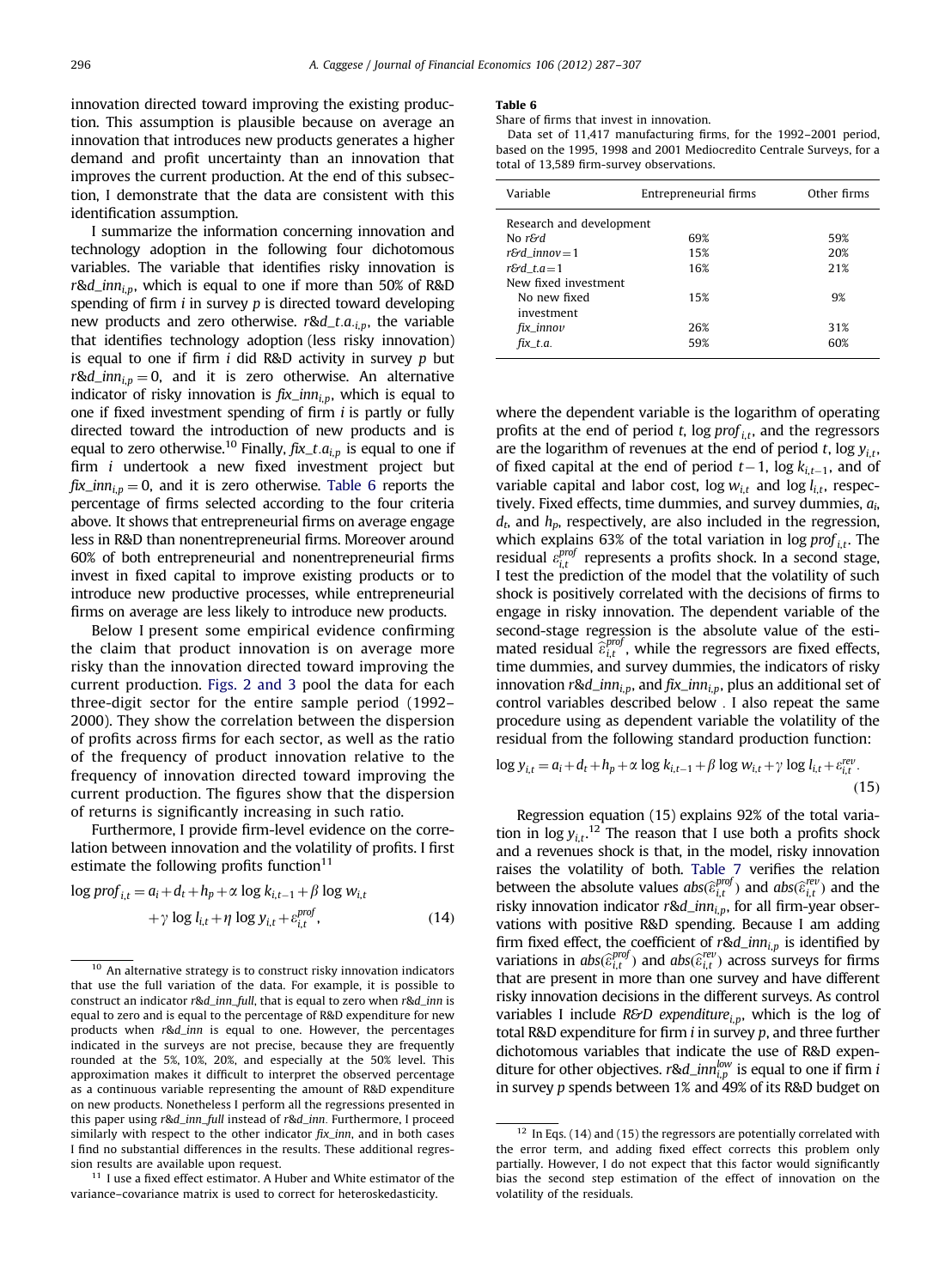<span id="page-10-0"></span>

Fig. 2. Cross-sectional dispersion of the profits/sales ratio (three-digit manufacturing sectors) as a function of research and development (R&D) composition.



Fig. 3. Cross-sectional dispersion of the profits/sales ratio (three-digit manufacturing sectors) as a function of fixed investment composition.

introducing new products. r&d\_impro $ve_{i,p}^1$  is equal to one if firm i in survey p spends more 50% of its R&D budget on introducing new productive processes and zero otherwise. r&d\_impro $ve_{i,p}^2$  is equal to one if firm i in survey p spends more than 50% of its R&D budget on improving its existing products and zero otherwise.  $r$ &d\_impro $\nu e_{i,p}^3$  is equal to one if firm i in survey p spends more 50% of its R&D budget to improve its productive processes and zero otherwise.

If  $r \& d_{i,p}$  is a good indicator of risky innovation, its coefficient should be positive and significant. [Table 7](#page-11-0) confirms this. Furthermore, the coefficient of  $r$ &d\_inn<sub>i,p</sub> is always larger than the coefficient of r&d\_inn $_{i,p}^{low}$  and the coefficients of the other R&D indicators. The model predicts that this happens because product innovation increases the volatility of profits. One possible alternative explanation of this result

is that when a firm is hit by a positive productivity shock, it simultaneously implements more innovation and generates higher than average profits. This alternative explanation is ruled out by the results shown at the bottom of [Table 7](#page-11-0), where the coefficient of  $r \& d_{i,p}$  is reported for the regressions in which the dependent variables are  $\hat{\varepsilon}^{prof}_{i,t}$  and  $\hat{\varepsilon}^{rep}_{i,t}$ instead of their absolute values. If the alternative explanation was correct, these coefficients should also be positive and significant, because more innovation should be correlated with higher than expected profits. Instead, the coefficients are negative, very small, and not significant.

[Table 8](#page-12-0) shows the results obtained using  $fix\_inn_{i,p}$ , the binary variable indicating new fixed investment at least partially directed toward introducing new products, as the dependent variable. The  $fix\_inn_{i,p}$  coefficient is generally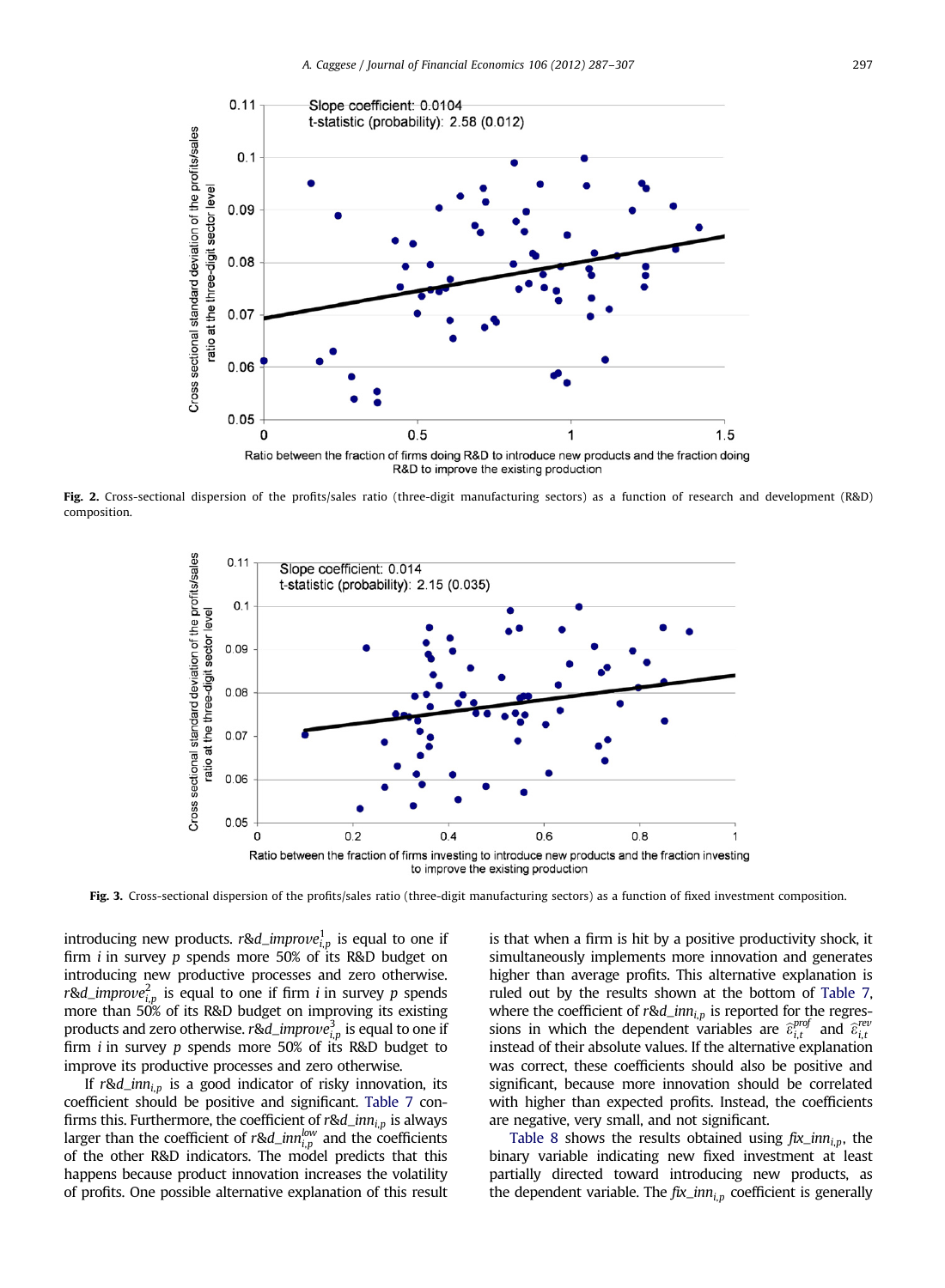<span id="page-11-0"></span>Research and development (R&D) innovation and revenues risk.

All regressions are estimated with a fixed effect estimator. A Huber and White estimator of the variance-covariance matrix is used to correct for heteroskedasticity. Standard errors, reported in parenthesis, are clustered at the firm level. \* denotes significance at the 90% confidence level; \*\* significance at the 95% confidence level; \*\*\* significance at the 99% confidence level.  $abs(\widehat{e}_{i,t}^{proj})$  is the absolute value of the estimated error in a profits forecasting equation for firm *i* in period t. abs $(\widehat{\varepsilon}^{rev}_{i,t})$  is the absolute value of the estimated error in a revenues forecasting equation for firm i in period t. r&d\_im $_{i,p}$  is equal to one if firm i in survey p spends more 50% of its R&D budget for the development of new products and equal to zero otherwise. r&d\_inn $_{i,p}^{low}$  is equal to one if firm i in survey p spends between 1% and 50% of its R&D budget for the development of new products and equal to zero otherwise. r&d\_improve $^1_{i,p}$  is equal to one if firm  $i$  in survey p spends more 50% of its R&D budget to introduce new productive processes and equal to zero otherwise. r&d\_impro $v\epsilon_{i\rho}^2$  is equal to one if firm  $i$  in survey  $p$  spends more 50% of its R&D budget to improve its existing products and equal to zero otherwise. r&d\_improve $^3_{i,p}$  is equal to one if firm i in survey p spends more 50% of its R&D budget to improve its productive processes and equal to zero otherwise. R&D expenditure<sub>in</sub> is the log of R&D expenditure for firm *i* in survey p.

|                                |                                | Dependent variable: $abs(\widehat{\varepsilon}_{i,t}^{proj})$ |                                | Dependent variable: $abs(\hat{\varepsilon}_{i,t}^{rev})$ |                                  |                                  |
|--------------------------------|--------------------------------|---------------------------------------------------------------|--------------------------------|----------------------------------------------------------|----------------------------------|----------------------------------|
| Variable                       | (1)                            | (2)                                                           | (3)                            | (4)                                                      | (5)                              | (6)                              |
| Constant                       | $0.31***$                      | $0.34***$                                                     | $0.33***$                      | $0.079***$                                               | $0.080***$                       | $0.077***$                       |
| $r$ &d_inn <sub>i,p</sub>      | (0.013)<br>$0.023*$<br>(0.014) | (0.039)<br>$0.024*$<br>(0.014)                                | (0.039)<br>$0.027*$<br>(0.014) | (0.003)<br>$0.008**$<br>(0.003)                          | (0.003)<br>$0.008**$<br>(0.003)  | (0.008)<br>$0.009***$<br>(0.003) |
| $r$ &d_inn $_{i,p}^{low}$      | 0.014                          | 0.015                                                         | 0.013                          | $0.007***$                                               | $0.007***$                       | $0.005***$                       |
| $R&D$ expenditure, $n$         | (0.011)                        | (0.011)<br>$-0.004$<br>(0.006)                                | (0.012)<br>$-0.004$<br>(0.006) | (0.002)                                                  | (0.002)<br>$-0.00002$<br>(0.001) | (0.002)<br>$-0.00006$<br>(0.001) |
| r&d_improve $_{i,n}^1$         |                                |                                                               | $-0.009$                       |                                                          |                                  | 0.003                            |
| r&d_improve $_{i,n}^2$         |                                |                                                               | (0.015)<br>0.009               |                                                          |                                  | (0.003)<br>$0.005*$              |
| $r$ &d_improve $_{i,n}^3$      |                                |                                                               | (0.012)<br>0.008               |                                                          |                                  | (0.003)<br>$0.004*$              |
|                                |                                |                                                               | (0.011)                        |                                                          |                                  | (0.002)                          |
| Fixed effects                  | Yes                            | Yes                                                           | Yes                            | Yes                                                      | Yes                              | Yes                              |
| Time dummies<br>Survey dummies | Yes<br>Yes                     | Yes<br>Yes                                                    | Yes<br>Yes                     | Yes<br>Yes                                               | Yes<br>Yes                       | Yes<br>Yes                       |
| Number of observations         | 14,288                         | 14,288                                                        | 14,288                         | 15,882                                                   | 15,882                           | 15,882                           |
|                                |                                | Dependent variable: $\widehat{\varepsilon}_{i,t}^{prof}$      |                                | Dependent variable: $\hat{\varepsilon}^{rev}_{i}$        |                                  |                                  |
| $r$ &d_inn <sub>i.p</sub>      | $-0.004$                       | $-0.005$                                                      | $-0.005$                       | $-0.003$                                                 | $-0.004$                         | $-0.004$                         |
|                                | (0.005)                        | (0.006)                                                       | (0.006)                        | (0.006)                                                  | (0.006)                          | (0.006)                          |

positive and significant, but it is also positive and significant in the alternative regressions shown at the bottom of the table. Therefore, the regression results are not conclusive for the validity of  $fix\_inn_{i,p}$  as an indicator of risky innovation. However, because the indirect evidence from [Fig. 3](#page-10-0) is instead supporting it, for the following empirical analysis I keep both  $fix\_inn_{i,p}$  and  $r\&d\_inn_{i,p}$  as risky innovation indicators.

#### 4.1.3. Measurement of profit uncertainty

To test the predictions of the model, I choose a measure of profit uncertainty analogous to the one used in the simulations. sdroa<sub>-1s,p</sub> is the cross-sectional standard deviation of the return on assets (operating profits divided by total assets) for the firms in the three-digit sector s in the most recent year of survey  $p$  (e.g., year 1994 for the 1995 survey).<sup>13</sup> sdroa $-1_{s,p}$  has 191 observations in total.

The advantage of using a sectorial measure of uncertainty is that it is exogenous from the point of view of the single

firm, thereby reducing possible biases caused by the reverse causality problem in which innovation positively affects the volatility of profits. Moreover, the test is based on finding a negative relation between uncertainty and innovation only for entrepreneurial firms. Therefore, it is unlikely to be affected by any endogeneity problem that biases the relation between risk and innovation in the same direction for both entrepreneurial and nonentrepreneurial firms.

Nevertheless, the coefficient of  $sdroa_1_{s,p}$  could still be biased by the presence of sector-specific omitted variables that affect the innovation decision of entrepreneurial and nonentrepreneurial firms in different ways. In Section [4.3.2,](#page-15-0) I address this problem by showing that the empirical results are robust to using sector fixed effects, which take care of all time-invariant characteristics, and instrumental variables, which control for the possibility of other omitted variables affecting the results.

#### 4.1.4. The financing of innovation

In this subsection, I verify that the empirical data are consistent with the assumption that the entrepreneurs cannot issue risky debt to diversify the innovation risk. [Table 9](#page-13-0) analyzes the composition of liabilities for the surveyed firms. The main source of debt financing is

 $13$  I consider the most recent year of each survey because it includes a higher number of observations. This is because not all firms have balance sheet data for all three years in the survey. Nonetheless, the results do not differ substantially if I instead consider a cross-sectional measure of risk that covers all three years in the survey.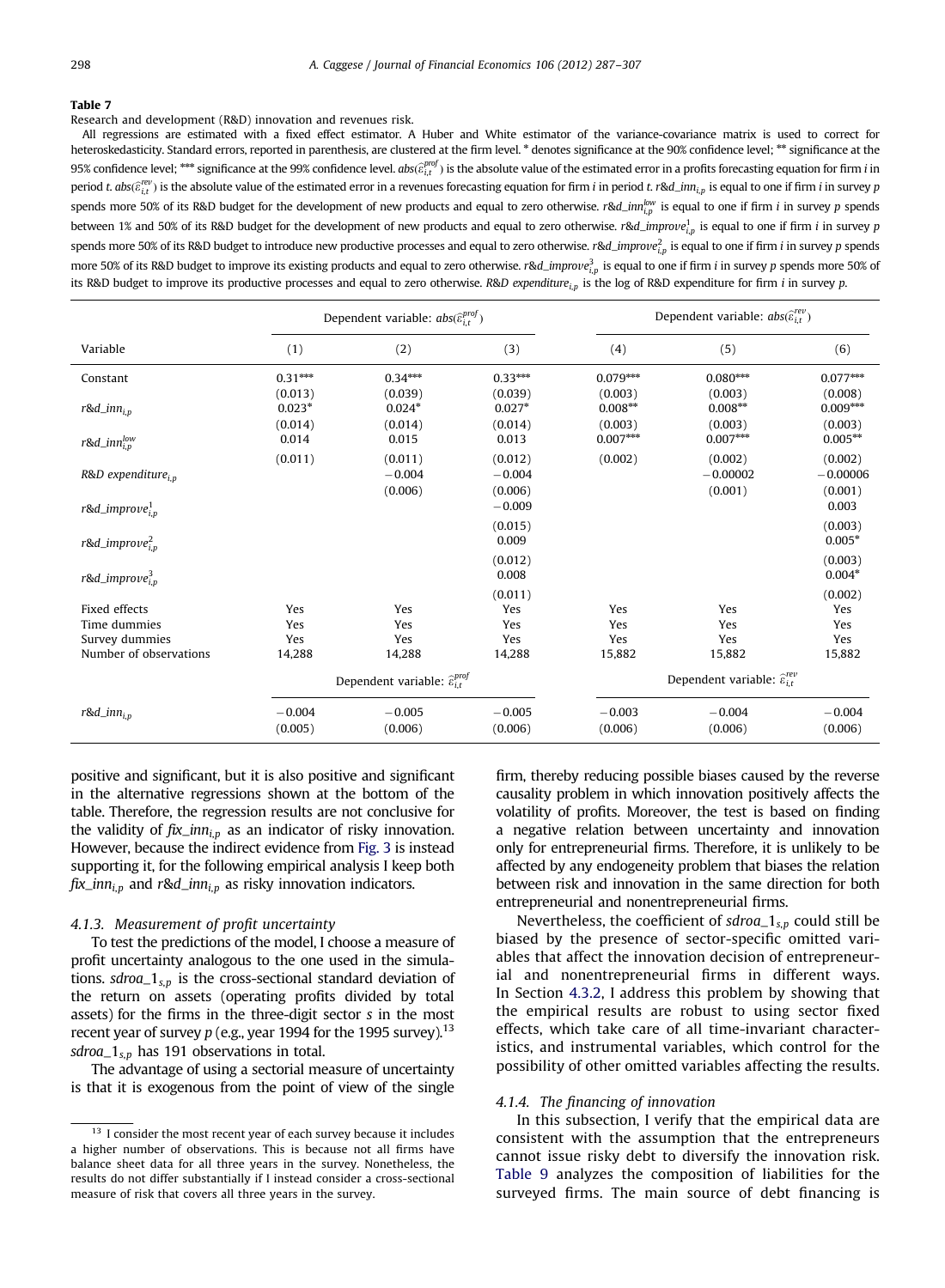<span id="page-12-0"></span>Fixed investment innovation and revenues risk.

All regressions are estimated with a fixed effect estimator. A Huber and White estimator of the variance-covariance matrix is used to correct for heteroskedasticity. Standard errors, reported in parenthesis, are clustered at the firm level. \* denotes significance at the 90% confidence level;  $^{**}$  significance at the 95% confidence level;  $^{***}$  significance at the 99% confidence level.  $abs\hat{c}_{i,t}^{proj}$  is the absolute value of the estimated error in a profits forecasting equation for firm  $i$  in period  $t.$   $abs(\widehat{e}_{i,t}^{rev})$  is the absolute value of the estimated error in a revenues forecasting equation for firm  $i$  in period  $t.$  $fix\_inn_{i,p}$  is equal to one if firm *i* in survey p installed new capital with the objective to produce new products, and zero otherwise. K expenditure<sub>in</sub> is the log of capital expenditure for firm  $i$  in survey p. fix\_improve $_{i,p}^l$  is equal to one if firm  $i$  in survey  $p$  installed new capital with the objective to increase the production of its existing products and equal to zero otherwise. r&d\_improve $\hat{e_{i\rho}}$  is equal to one if firm i in survey  $p$  installed new capital with the objective to increase the quality of its existing products and equal to zero otherwise. r&d\_improve $^3_{l,p}$  is equal to one if firm i in survey p installed new capital with the objective to reduce costs and equal to zero otherwise.

|                                |                                  | Dependent variable: $abs(\widehat{\varepsilon}_{i,t}^{proj})$ |                                 |                                  | Dependent variable: $abs(\hat{\varepsilon}_{i,t}^{rev})$ |                             |
|--------------------------------|----------------------------------|---------------------------------------------------------------|---------------------------------|----------------------------------|----------------------------------------------------------|-----------------------------|
| Variable                       | (1)                              | (2)                                                           | (3)                             | (4)                              | (5)                                                      | (6)                         |
| constant                       | $0.326***$                       | $0.0334***$                                                   | $0.328***$                      | $0.084***$                       | $0.084***$                                               | $0.081***$                  |
| $fix\_inn_{i,p}$               | (0.007)<br>$0.020***$<br>(0.006) | (0.011)<br>$0.021***$<br>(0.006)                              | (0.012)<br>$0.016**$<br>(0.007) | (0.002)<br>$0.004***$<br>(0.001) | (0.002)<br>$0.004***$<br>(0.001)                         | (0.002)<br>0.002<br>(0.001) |
| $K$ expenditure <sub>i.p</sub> |                                  | $-0.001$                                                      | $-0.001$                        |                                  | 0.000003                                                 | $-0.0002$                   |
| $fix\_improve^1_{i,p}$         |                                  | (0.001)                                                       | (0.001)<br>$-0.010$             |                                  | (0.0003)                                                 | (0.0003)<br>$0.003*$        |
| $fix\_improve^2_{i,p}$         |                                  |                                                               | (0.008)<br>0.010                |                                  |                                                          | (0.002)<br>$0.004**$        |
| $fix\_improve^3_{i,p}$         |                                  |                                                               | (0.009)<br>$0.014**$            |                                  |                                                          | (0.002)<br>$-0.001$         |
|                                |                                  |                                                               | (0.007)                         |                                  |                                                          | (0.001)                     |
| Fixed effects                  | Yes                              | Yes                                                           | Yes                             | Yes                              | Yes                                                      | Yes                         |
| Time dummies                   | Yes                              | Yes                                                           | Yes                             | Yes                              | Yes                                                      | Yes                         |
| Survey dummies                 | Yes                              | Yes                                                           | Yes                             | Yes                              | Yes                                                      | Yes                         |
| Number of observations         | 39,752                           | 39,752                                                        | 39,752                          | 44,180                           | 44,180                                                   | 44,180                      |
|                                |                                  | Dependent variable: $abs(\widehat{\varepsilon}^{proj}_{i})$   |                                 |                                  | Dependent variable: $abs(\hat{\varepsilon}_{i,t}^{rev})$ |                             |
| $fix\_inn_{i,p}$               | $0.007***$                       | $0.007**$                                                     | $0.005*$                        | $0.007***$                       | $0.007***$                                               | $0.005*$                    |
|                                | (0.002)                          | (0.003)                                                       | (.003)                          | (0.003)                          | (0.003)                                                  | (0.003)                     |

short-term banking debt, which accounts for around 13% of total assets. $14$  Unfortunately, no additional information is provided on the characteristics of these loans, whether they are backed by collateral or by other types of guarantees. However, short-term banking debt to small and medium Italian firms is usually provided as credit lines, as confirmed by [Detragiache, Garella, and Guiso](#page-20-0) [\(2000\)](#page-20-0), who study a subset of 1,849 firms from the 1995 Mediocredito Centrale Survey. For these firms the authors have additional detailed information of the loans characteristics, and they report that all firms in their sample have at least one credit line. Because banks often ask entrepreneurs for a personal guarantee when they open a credit line, this source of financing usually provides few risk-sharing opportunities. Long-term banking loans are relatively less important, averaging around 5%. Importantly, the table shows that the composition of debt

financing is similar across entrepreneurial and nonentrepreneurial firms, as well as across the different types of innovation.

Finally, in the surveys, firms are also asked to specify what sources of financing are used to finance innovation between equity, self-finance, medium–long-term debt, and fiscal deductions. The responses show that most of the investment in innovation is self-financed. For example, the data from the 1998–2000 survey show that among the entrepreneurial firms that invest in risky innovation 80% finance at least 50% of R&D with selffinance, and 61% finance 100% of R&D with self-finance. Among the other sources, equity finance is irrelevant, because only 0.8% of the entrepreneurial firms finance at least 50% of R&D with new equity. Debt finance is slightly larger, with 8% of the entrepreneurial firms financing at least 50% of R&D with medium–long-term debt finance. Similarly, the fixed investment section of the surveys shows that retained earnings are also the main funding source for fixed investment directed toward introducing new products.

Overall this information is consistent with the hypothesis that Italian entrepreneurial firms have few opportunities to use external finance to diversify their business risk.

<sup>&</sup>lt;sup>14</sup> Trade debt is also widely used by the firms in the sample, averaging 22% of total assets. However, this debt is standardized, because typically firms delay the payment of suppliers to match the delay in payment asked by their customers. Therefore, usually the total amount of trade debt matches the total amount of trade credit, and it depends on the volume of activity of the firm, not on investment decisions.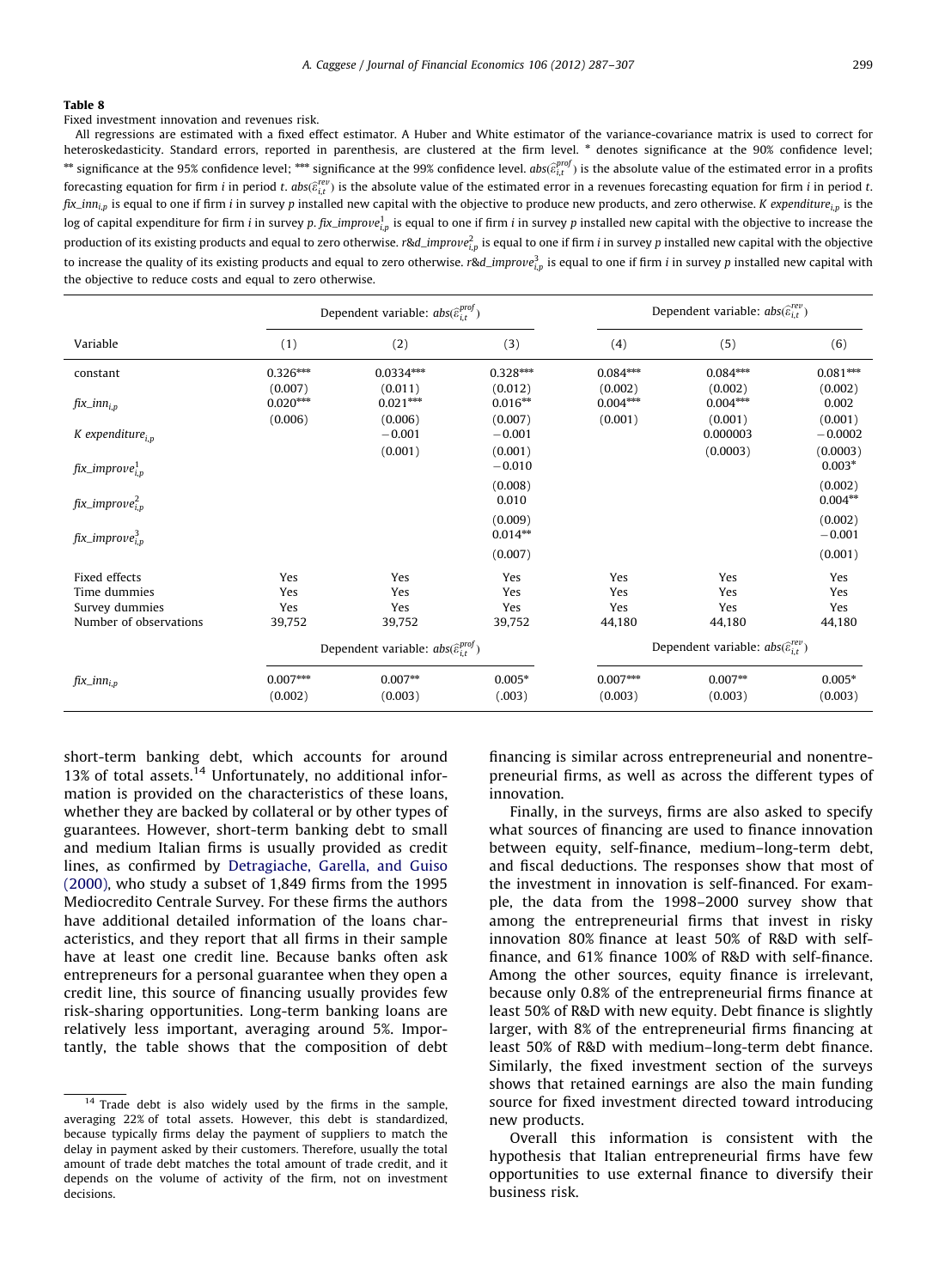<span id="page-13-0"></span>Financing sources.

Data set of 11,417 manufacturing firms, for the 1992–2001 period, based on the 1995, 1998 and 2001 Mediocredito Centrale Surveys, for a total of 13,589 firm-survey observations.

| Variable                            | All firms | All firms doing research<br>and development (R&D) | Entrepreneurial firms<br>doing R&D | Entrepreneurial firms<br>doing risky R&D |
|-------------------------------------|-----------|---------------------------------------------------|------------------------------------|------------------------------------------|
| Short-term banking debt             | 12.4%     | 13.9%                                             | 13.3%                              | 13%                                      |
| Other types of short-term borrowing | 1.3%      | 1.6%                                              | 1%                                 | 1%                                       |
| <b>Bonds</b>                        | 0.5%      | 0.6%                                              | 0.5%                               | 0.6%                                     |
| Long-term banking debt              | 4.1%      | 5.0%                                              | 4.3%                               | 5.1%                                     |
| Other types of long-term borrowing  | 1.4%      | 1.6%                                              | 1.2%                               | 1.3%                                     |

# 4.2. Estimation

I test Predictions 1, 2, and 3 by regressing the innovation decision on the measure of uncertainty  $sdroa_1s_n$  and on several control variables:

$$
y_{i,p} = \alpha_0 + \alpha_1 \text{sdro}a_1_{s,p} + \alpha_2 \text{ex}port_{i,p} + \alpha_3 \text{supply}_{i,p}
$$

$$
+ \alpha_4 \text{constrained}_{i,p} + \alpha_5 \text{augro}a_1_{s,p} + \alpha_6 \text{ In}(\text{size}_{i,p})
$$

$$
+\alpha_7 a g e_{i,p} + \alpha_8 a g e_{i,p}^2 + d_{i,p}^{2 \text{ digits}} + d_{i,p}^{survey} + u_{i,p}.
$$
 (16)

The dependent variable  $y_{i,p}$  is one of the innovation indicators, namely the risky innovation indicators r&d\_inn and fix\_inn, and the two technology adoption indicators  $r \& d_t a$ and  $fix\_t.a$ . Among the control variables, I include the average profitability of firms,  $avgroad_1_{s,p}$ , which is the crosssectional mean of the return on assets for sector s in survey p. This explanatory variable is important because it controls for the possibility that higher uncertainty could affect innovation indirectly by increasing expected returns.  $\epsilon xport_{i,p}$  is equal to one (69% of total) if firm i exports part of its production outside Italy, and it is equal to zero otherwise. The variable capturing market structure is  $supply_{i,p}$ , which is equal to one (44% of total) if firm i produces 100% of its output based on the order placed by downstream firms, and it is equal to zero otherwise. The variable capturing financing constraints is constrained<sub>i,p</sub>, which is equal to one if firm i declares financing constraints (14% of total) and zero otherwise.<sup>15</sup> The other control variables are  $size_{i,p}$ , which is the number of employees of firm i, and  $age_{i,p}$ , which is the age of firm i (relative to the year of the survey) measured in years.  $age_{i,p}^2$  is *age<sub>i,p</sub>* squared. Finally,  $d_{i,p}^{2\text{ digits}}$  is a series of two-digit sector

dummy variables, and  $d_{i,p}^{survey}$  is a series of survey dummy variables.

[Table 10](#page-14-0) reports the estimation of Eq. (16). Consistently with Prediction 1, an increase in uncertainty, as measured by the sdroa $1_{s,p}$  variable, has a significant and negative effect on the investment in risky innovation of the entrepreneurial firms, while it does not affect the investment in risky innovation of the other firms. Importantly, while entrepreneurial and nonentrepreneurial firms differ with respect to the correlation between risk and innovation, they do not differ much with respect to the significance of the other control variables. With respect to the regressions that use the product innovation variables r&d\_inn<sub>i,p</sub> and fix\_inn<sub>i,p</sub> as dependent variables, I find that firms that export more and larger firms innovate more. Conversely, firms that produce based on orders of downstream firms instead of for the market innovate less. These findings could be explained by the fact that large firms that produce for the market and that export abroad are under greater pressure to innovate by their competitors.

Conversely, the regressions that use  $fix\_t.a_{i,p}$  as the dependent variable show that uncertainty does not affect the less risky innovation of both entrepreneurial and nonentrepreneurial firms, thus confirming Prediction 3. They also show that firms that install new fixed capital to improve the existing production have opposite characteristics from the firms that introduce new products. They export less and they produce more upon orders and less for the market.

## 4.3. Robustness checks

In this subsection I perform several robustness checks of the consistency between the predictions of the model and the empirical evidence.

#### 4.3.1. Financing constraints and diversification

The first robustness check is related to the prediction of the model that the presence of financing constraints reduces the negative effect of uncertainty on the risky innovation of entrepreneurial firms. [Table 11](#page-15-0) replicates the analysis in [Table 10](#page-14-0) after excluding the 14% of firms that declare financing problems in any of the three surveys. The results are consistent with the predictions of the model. The comparison between [Tables 10 and 11](#page-15-0) shows that excluding

<sup>&</sup>lt;sup>15</sup> Firms are asked the three following questions about financing problems: (1) ''During the last year, did the firm desire to borrow more at the interest rate prevailing in the market?'' (2) ''If the previous answer was yes: Was the firm willing to pay a higher interest rate in order to get additional credit?'' (3) ''During the last year, did the firm ask for more credit without obtaining it?" The variable constrained $_{i,p}$  is equal to one if the answer to any of the three questions is positive. Caggese and Cuñat [\(2008\)](#page-19-0) employ the same data set to study the effect of financing constraints on firms' employment decisions and show that this variable is a very reliable indicator of the presence of financing constraints for the surveyed firms. I also tried an alternative measure constrained $2_{i,p}$ , which is equal to one if the answer to at least two of the three questions is positive (5.4% of all firms), obtaining results similar than those with constrained<sub>in</sub>.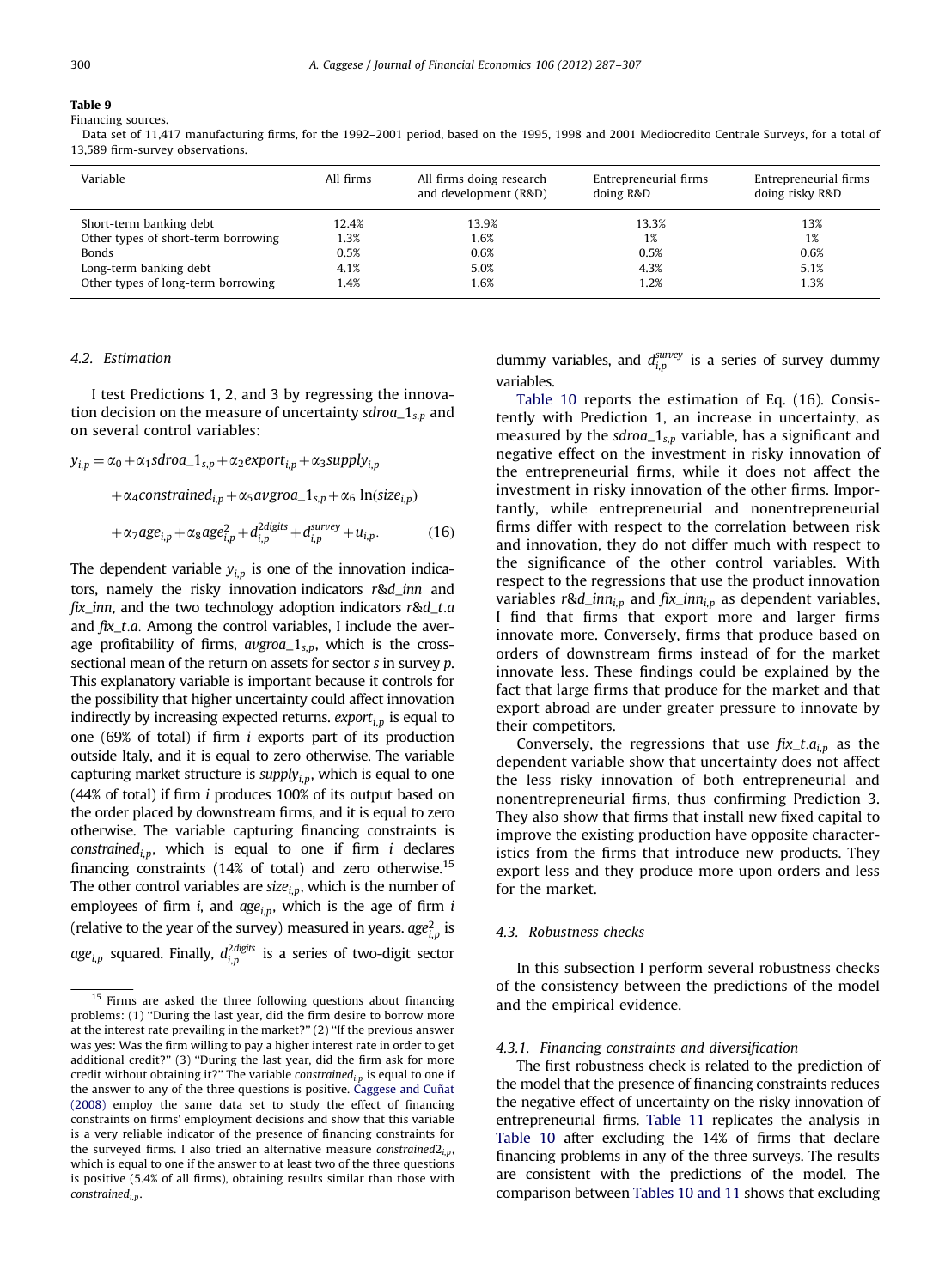<span id="page-14-0"></span>Relation between risk and innovation, empirical data.

All regressions are estimated with a maximum likelihood probit estimator. A Huber and White estimator of the variance–covariance matrix is used to correct for heteroskedasticity. Standard errors are clustered at the three digit sector level. The z statistic is reported in parenthesis. \* denotes significance at the 90% confidence level;  $**$  significance at the 95% confidence level;  $***$  significance at the 99% confidence level. r&d\_inn<sub>i,p</sub> is equal to one if more than 50% of research and development (R&D) spending of firm i in survey p is directed to develop new products and equal to zero otherwise. r&d\_t.a.<sub>i,p</sub> is equal to one if firm i did R&D activity in survey p but r&d\_inn<sub>i,p</sub> = 0 and equal to zero otherwise. fix\_inn<sub>i,p</sub> is equal to one if fixed investment spending of firm *i* is partly or fully directed to the introduction of new products and equal to zero otherwise.  $fix\_t.a_{ip}$  is equal to one if firm *i* undertook a new fixed investment project but fix\_inn<sub>i,p</sub> = 0 and equal to zero otherwise. The dependent variable is innovation decision  $y_{i,p}$ . sdroa\_1<sub>is</sub> is the standard deviation of the cross section of the gross income/assets ratio for the firms in the three-digit sector s in the most recent year of each survey. export $_{i,p}$  is equal to one if firm i exports part of its production outside Italy and equal to zero otherwise. supply<sub>i,p</sub> is equal to one if firm i produces 100% of its output based on the order placed by downstream firms and equal to zero otherwise. constrained<sub>i,p</sub> is equal to one if the firm declares financing constraints and equal to zero otherwise. avgroa<sub>-1is</sub> is the cross-sectional mean of the return on assets for sector s in the most recent year of the survey. size<sub>in</sub> is the number of employees of firm i.  $age_{ip}$  is the age of the firm (relative to the year of the survey) in years. Two-digit sector dummy variables and survey dummy variables are also included. In columns labeled ''Entr.'' only entrepreneurial firms are included in the estimation. In columns labeled ''Other'' all firms except the entrepreneurial firms are included in the estimation.

|                           |            | $y_{i,p} = r \& d\_inn_{i,p}$ |           | $y_{i,p} = r \& d_t.a_{i,p}$ |             | $y_{i,p} = fix\_inn_{i,p}$ |             | $y_{i,p} = f i x_{i} t \cdot a_{i,p}$ |
|---------------------------|------------|-------------------------------|-----------|------------------------------|-------------|----------------------------|-------------|---------------------------------------|
| Variable                  | Entr.      | Other                         | Entr.     | Other                        | Entr.       | Other                      | Entr.       | Other                                 |
| $sdroa_1_{s,p}$           | $-5.04***$ | $-1.87$                       | 3.31      | 1.16                         | $-4.62**$   | $-1.01$                    | 2.16        | $-0.22$                               |
|                           | $(-2.3)$   | $(-1.3)$                      | (1.5)     | (0.9)                        | $(-2.5)$    | $(-0.8)$                   | (1.2)       | $(-0.2)$                              |
| $export_{i,p}$            | $0.37***$  | $0.52***$                     | $0.26***$ | $0.32***$                    | $0.19***$   | $0.24***$                  | $-0.07$     | $-0.11***$                            |
| supply $_{i,p}$           | (5.4)      | (10.4)                        | (4.4)     | (7.6)                        | (3.4)       | (6.1)                      | $(-1.3)$    | $(-3.0)$                              |
|                           | $-0.24***$ | $-0.15***$                    | 0.07      | $-0.03$                      | $-0.10***$  | $-0.15$                    | $0.14***$   | $0.17***$                             |
| $constructed_{i,n}$       | $(-4.0)$   | $(-4.0)$                      | (1.3)     | $(-0.8)$                     | $(-2.0)$    | $(-4.4)$                   | (2.9)       | (5.5)                                 |
|                           | 0.06       | $0.18***$                     | 0.042     | 0.013                        | 0.09        | $0.18***$                  | $-0.04$     | $-0.12***$                            |
| $avgroa_1_{s,p}$          | (0.9)      | (3.6)                         | (0.6)     | (0.3)                        | (1.5)       | (4.0)                      | $(-1.5)$    | $(-2.6)$                              |
|                           | $-1.62$    | $-0.78$                       | $-2.98$   | $-0.09$                      | $4.36***$   | $2.40*$                    | $-2.13$     | $-0.04$                               |
| $ln(size_{i,p})$          | $(-0.7)$   | $(-0.5)$                      | $(-1.4)$  | $(-0.1)$                     | (2.2)       | (1.8)                      | $(-1.2)$    | $(-0.1)$                              |
|                           | $0.25***$  | $0.24***$                     | $0.18***$ | $0.13***$                    | $0.27***$   | $0.18***$                  | $-0.05$     | $-0.05***$                            |
| $age_{i,p}$               | (7.0)      | (15.4)                        | (5.4)     | (8.8)                        | (8.4)       | (12.8)                     | $(-1.5)$    | $(-3.3)$                              |
|                           | 0.003      | $0.006*$                      | $-0.002$  | $-0.002$                     | $0.007**$   | $0.006***$                 | $-0.01***$  | $-0.004*$                             |
| $age_{i,p}^2$             | (0.8)      | (1.7)                         | $(-0.5)$  | $(-1.0)$                     | (2.0)       | (2.2)                      | $(-2.8)$    | $(-1.8)$                              |
|                           | $-0.0001$  | $-0.0001***$                  | 0.0004    | $0.0001***$                  | $-0.0001**$ | $-0.0001***$               | $0.0001***$ | $0.00001***$                          |
|                           | $(-1.1)$   | $(-3.2)$                      | (0.6)     | (3.2)                        | $(-2.5)$    | $(-3.7)$                   | (3.2)       | (3.1)                                 |
| Number of<br>observations | 3,627      | 7,703                         | 3,631     | 7,708                        | 3,638       | 7,710                      | 3,636       | 7,710                                 |
| Pseudo $R^2$              | 0.11       | 0.13                          | 0.04      | 0.06                         | 0.06        | 0.05                       | 0.04        | 0.03                                  |

financially constrained firms increases the negative effect of uncertainty on risky innovation. Importantly, the bottom part of [Table 11](#page-15-0) shows that such negative effect disappears when the model is estimated for financially constrained firms only.

The second robustness check is related to the prediction of the model that the negative relation between uncertainty and innovation holds only for undiversified entrepreneurial households. More precisely, simulation results predict that the entrepreneurial households that hold a relatively large amount of financial assets with respect to the size of their business are less affected by changes in uncertainty. To verify this prediction, I construct the measure of financial wealth  $fin_{i,t}$ , which is equal to the ratio between the net financial assets of firm i (financial investment  $+$  liquidity  $+$  short term financial credit - short term financial debt) divided by the total assets of firm  $i$  in period  $t$ . I eliminate the largest 1% and smallest 1% values as outliers. The measure of diversification I consider is divers<sub>i,p</sub>, which is the average of  $fin_{a_{i,t}}$ across the three years of survey p. The mean of  $divers_{i,p}$  is equal to 0.38, and its standard deviation is equal to 0.21. I verify prediction 2 in [Table 12](#page-16-0), where I estimate Eq. (16) using the risky innovation indicators r&d\_inn<sub>i,p</sub> and

 $fix\_inn_{i,p}$  as dependent variables and separating firms according to whether the value of the variable divers<sub>in</sub> is below or above the 0.5 cutoff point.<sup>16</sup> Panel A includes all firms and confirms the prediction that the negative effect of risk on innovation is driven by the undiversified entrepreneurial firms, because the coefficient of  $sdroa_1<sub>s,p</sub>$ is significant only for the firms with a low value of  $divers_{i,p}$ . Importantly, also in this case, few substantial variations exist in the coefficients of the other main determinants of innovation across the different regressions. Furthermore, these results are unlikely to be driven by the fact that low divers<sub>i,p</sub> firms are financially constrained firms, because both the model and the regression results show that financing constraints reduce rather than increase the negative effect of risk on the entrepreneurial innovation decisions. This is confirmed by Panel B of [Table 12,](#page-16-0) which not only splits the sample in the same

<sup>16</sup> Simulation results shown in [Table 2](#page-6-0) would suggest a cutoff point around 0.3. I choose the empirical cutoff point to be larger because in the simulated data the measure of diversification is computed using the value of the firm's future profits at the denominator, while in the empirical data the denominator is the book value of the assets, which is likely to underestimate the real value of the firm.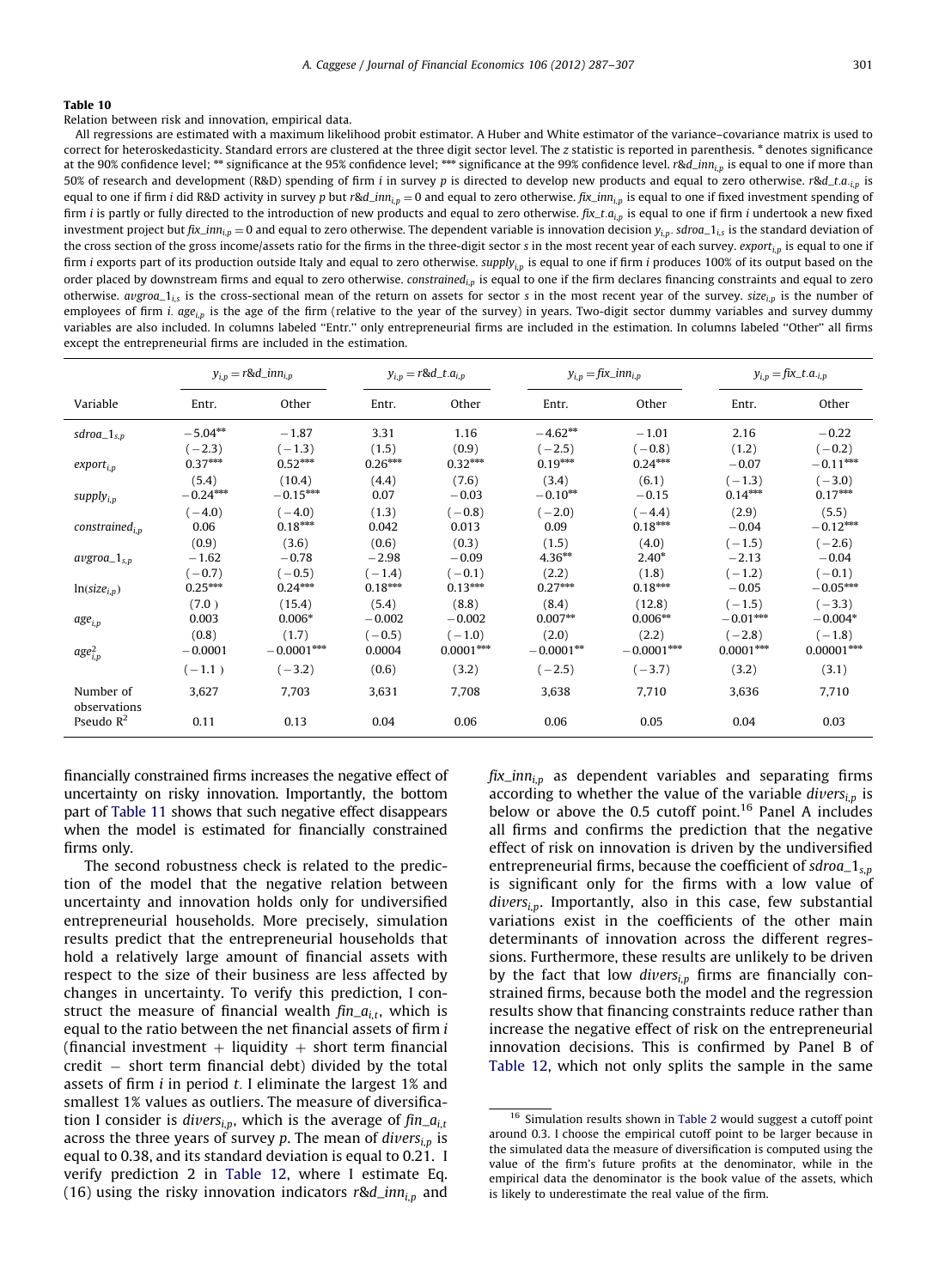<span id="page-15-0"></span>Relation between risk and innovation, empirical data, financially constrained firms excluded.

All regressions are estimated with a maximum likelihood probit estimator. A Huber and White estimator of the variance–covariance matrix is used to correct for heteroskedasticity. Standard errors are clustered at the three digit sector level. The z statistic is reported in parenthesis. \* denotes significance at the 90% confidence level; \*\* significance at the 95% confidence level; \*\*\* significance at the 99% confidence level. r&d\_inn<sub>i,p</sub> is equal to one if more than 50% of research and development (R&D) spending of firm i in survey p is directed to develop new products and equal to zero otherwise. r&d\_t.a.<sub>i,p</sub> is equal to one if firm *i* did R&D activity in survey p but r&d\_inn<sub>i,p</sub> = 0 and equal to zero otherwise. fix\_inn<sub>i,p</sub> is equal to one if fixed investment spending of firm i is partly or fully directed to the introduction of new products and equal to zero otherwise.  $fix\_t.a_{ip}$  is equal to one if firm i undertook a new fixed investment project but  $fix\_inn_{i,p} = 0$  and equal to zero otherwise. The dependent variable is innovation decision  $y_{i,p}$ . sdroa $_1_{i,s}$  is the standard deviation of the cross section of the gross income/assets ratio for the firms in the three-digit sector s in the most recent year of each survey. export<sub>in</sub> is equal to one if firm i exports part of its production outside Italy and equal to zero otherwise. supply<sub>in</sub> is equal to one if firm i produces 100% of its output based on the order placed by downstream firms and equal to zero otherwise.  $avgroa_1_{is}$  is the cross-sectional mean of the return on assets for sector s in the most recent year of the survey. size<sub>i,p</sub> is the number of employees of firm i.  $age_{i,p}$  is the age of the firm (relative to the year of the survey) in years. Two-digit sector dummy variables and survey dummy variables are also included. In columns labeled ''Entr.'' only entrepreneurial firms are included in the estimation. In columns labeled ''Other'' all firms except the entrepreneurial firms are included in the estimation.

|                                    |                                                      | $y_{i,p} = r \& d\_inn_{i,p}$ |                                | $y_{i,p} = r \& d_t a_{i,p}$<br>$y_{i,p} = fix\_inn_{i,p}$<br>$y_{i,p} = f\hat{i}x_{i}$ .a. <sub>i,p</sub> |                            |                          |                                    |                                  |
|------------------------------------|------------------------------------------------------|-------------------------------|--------------------------------|------------------------------------------------------------------------------------------------------------|----------------------------|--------------------------|------------------------------------|----------------------------------|
| Variable                           | Entr.                                                | Other                         | Entr.                          | Other                                                                                                      | Entr.                      | Other                    | Entr.                              | Other                            |
| $sdroa_1_{s,p}$                    | $-7.36^{\mbox{\tiny k}\mbox{\tiny k}\mbox{\tiny k}}$ | $-1.77$                       | $4.44***$                      | 0.78                                                                                                       | $-5.21***$                 | $-0.94$                  | 2.89                               | $-0.19$                          |
| $export_{i,n}$                     | $(-3.0)$<br>$0.40***$                                | $(-1.1)$<br>$0.51***$         | (1.9)<br>$0.30***$             | (0.6)<br>$0.35***$                                                                                         | (2.5)<br>$0.16***$         | $(-0.7)$<br>$0.25***$    | (1.5)<br>$-0.05$                   | $(-0.2)$<br>$-0.13***$           |
| supply <sub>i.p</sub>              | (5.2)<br>$-0.20***$                                  | (9.3)<br>$-0.16***$           | (4.4)<br>0.08                  | (7.5)<br>$-0.04$                                                                                           | (2.6)<br>$-0.10*$          | $(-2.9)$<br>$-0.13***$   | $(-1.0)$<br>$0.15***$              | $(-3.2)$<br>$0.16***$            |
| $avgroa_1_{s,p}$                   | $(-3.2)$<br>$-0.49$                                  | $(-3.7)$<br>$-2.01$           | (1.4)<br>$-4.16*$              | $(-1.1)$<br>0.80                                                                                           | $(-1.8)$<br>5.56***        | $(-3.6)$<br>1.39         | (2.8)<br>$-2.75$                   | (4.6)<br>0.80                    |
| $ln(size_{i,p})$                   | $(-0.2)$<br>$0.25***$                                | $(-1.2)$<br>$0.25***$         | $(-1.8)$<br>$0.19***$          | (0.5)<br>$0.13***$                                                                                         | (2.6)<br>$0.27***$         | (1.0)<br>$0.18***$       | $(-1.4)$<br>$-0.04$                | (0.6)<br>$-0.04***$              |
| $age_{i,p}$                        | (6.5)<br>0.001<br>(0.2)                              | (14.6)<br>0.006<br>(1.6)      | (5.2)<br>$-0.0002$<br>$(-0.1)$ | (8.2)<br>$-0.002$<br>$(-0.8)$                                                                              | (7.9)<br>$0.006*$<br>(1.6) | (12.0)<br>0.004<br>(1.4) | $(-1.1)$<br>$-0.009**$<br>$(-2.4)$ | $(-2.7)$<br>$-0.002$<br>$(-1.0)$ |
| $age_{i,p}^2$                      | $-0.00003$                                           | $-0.0001***$                  | 0.00003                        | $0.0001***$                                                                                                | $-0.0001**$                | $-0.0001***$             | $0.0001***$                        | $0.0001***$                      |
|                                    | $(-0.6)$                                             | $(-3.0)$                      | (0.7)                          | (2.8)                                                                                                      | $(-2.1)$                   | $(-2.9)$                 | (2.6)                              | (2.4)                            |
| Number of<br>observations          | 3,014                                                | 6,698                         | 3,006                          | 6,703                                                                                                      | 3,024                      | 6,705                    | 3,022                              | 6,705                            |
| Pseudo $R^2$                       | 0.12                                                 | 0.14                          | 0.04                           | 0.06                                                                                                       | 0.06                       | 0.05                     | 0.04                               | 0.03                             |
| Financially constrained firms only |                                                      |                               |                                |                                                                                                            |                            |                          |                                    |                                  |
| $sdroa_1_{s,n}$                    | 4.93<br>(1.0)                                        | $-1.36$<br>$(-0.3)$           | $-1.74$<br>$(-0.4)$            | 4.66<br>(1.3)                                                                                              | $-2.26$<br>$(-0.5)$        | $-0.23$<br>$(-0.1)$      | $-3.06$<br>$(-0.7)$                | $-0.81$<br>$(-0.2)$              |
| Number of<br>observations          | 599                                                  | 1,002                         | 613                            | 997                                                                                                        | 590                        | 1,002                    | 590                                | 1,002                            |
| Pseudo $R^2$                       | 0.12                                                 | 0.13                          | 0.13                           | 0.07                                                                                                       | 0.07                       | 0.10                     | 0.05                               | 0.06                             |

way as Panel A but it also excludes financially constrained firms from the sample. In this case, the coefficient of sdroa<sub> $-1<sub>s,p</sub>$  becomes more significant and larger in absolute</sub> value for low  $divers_{i,p}$  firms.

[Table 13](#page-16-0) compares the magnitude of the uncertainty– innovation relation estimated in the empirical data with the one estimated in the simulated data analyzed in [Section 3.](#page-3-0) In the simulations, the percentage change in the frequency of risky innovation after a 1% increase in the cross-sectional standard deviation of roa is equal to -0.69% for all entrepreneurial firms and equal to -0.99% for the group of less diversified ones. When using  $r$ &d\_inn<sub>i,p</sub> as an indicator of risky innovation, I find remarkably similar values in the empirical data, with elasticities equal to  $-0.63\%$  for all entrepreneurial firms and equal to  $-0.92\%$  for the group of less diversified ones. The same elasticities are also negative but smaller in absolute value when using  $fix\_inn_{i,p}$  as the dependent variable. These results confirm that  $r \& d_{i,p}$  is a more

precise indicator of risky innovation, as the evidence shown in [Tables 7 and 8](#page-11-0) indicates.

## 4.3.2. Endogeneity problems

In the previous subsections I argued that the measure of profit uncertainty sdroa<sub> $-1s,p$ </sub> is exogenous from the point of view of the single firm, while it could still be correlated to sectorial characteristics that could matter for firms' innovation decisions and, thus, bias the estimation results.

This subsection verifies that the observed negative relation between uncertainty and entrepreneurial innovation is not driven by such unobserved characteristics. If unobservable sector characteristics do affect the crosssectional volatility of profits and the firms' innovation decisions, then they are likely to bias the coefficient of sdroa<sub> $-1s,p$ </sub> upward rather than downward, thus making Prediction 1 more likely to be rejected. This could happen, for example, if firms that belong to more dynamic sectors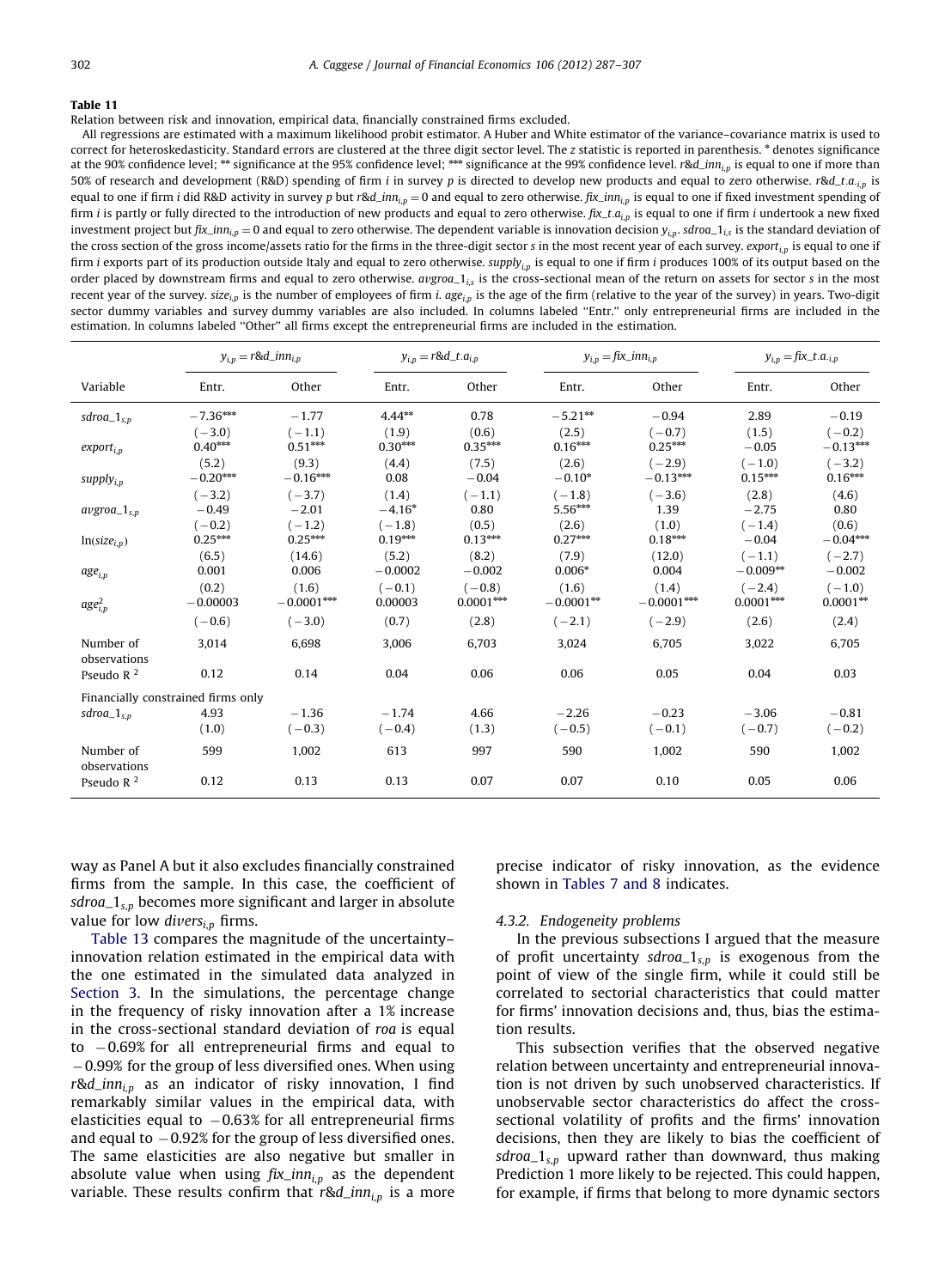<span id="page-16-0"></span>The relationship between risk and innovation, empirical data. Entrepreneurial firms selected according to the degree of diversification.

All regressions are estimated with a maximum likelihood probit estimator. A Huber and White estimator of the variance–covariance matrix is used to correct for heteroskedasticity. Standard errors are clustered at the three digit sector level. The z statistic is reported in parenthesis. \* denotes significance at the 90% confidence level; \*\* significance at the 95% confidence level; \*\*\* significance at the 99% confidence level. r&d\_inn<sub>i,p</sub> is equal to one if more than 50% of research and development (R&D) spending of firm *i* in survey p is directed to develop new products and equal to zero otherwise. fix\_inn<sub>i,p</sub> is equal to one if fixed investment spending of firm *i* is partly or fully directed to the introduction of new products and equal to zero otherwise. The dependent variable is innovation decision  $y_{i,p}$ . divers<sub>ip</sub> is the average of the ratio between the net financial assets and total assets for firm *i* in survey p. sdroa\_1<sub>is</sub> is the standard deviation of the cross section of the gross income/assets ratio for the firms in the three-digit sector s in the most recent year of each survey. export<sub>i,p</sub> is equal to one if firm i exports part of its production outside Italy and equal to zero otherwise. supply<sub>i,p</sub> is equal to one if firm i produces 100% of its output based on the order placed by downstream firms and equal to zero otherwise. constrained $_{i,p}$  is equal to one if the firm declares financing constraints and equal to zero otherwise.  $avgro_1_{is}$  is the cross-sectional mean of the return on assets for sector s in the most recent year of the survey. size<sub>i,p</sub> is the number of employees of firm i. age<sub>i,p</sub> is the age of the firm (relative to the year of the survey) in years. Two-digit sector dummy variables and survey dummy variables are also included.

|                                                | Panel A: Financially constrained included |                                |                            |                            | Panel B: Financially constrained excluded |                       |                            |                |
|------------------------------------------------|-------------------------------------------|--------------------------------|----------------------------|----------------------------|-------------------------------------------|-----------------------|----------------------------|----------------|
|                                                | $y_{i,p} = r \& d\_inn_{i,p}$             |                                | $y_{i,p} = fix\_inn_{i,p}$ |                            | $y_{i,p} = r \& d\_inn_{i,p}$             |                       | $y_{i,p} = fix\_inn_{i,p}$ |                |
| Variable                                       | $divers_{i,p}$                            | $divers_{i,p}$                 | $divers_{i,p}$             | $divers_{i,p}$             | $divers_{i,p}$                            | divers <sub>i,n</sub> | $divers_{i,p}$             | $divers_{i,p}$ |
|                                                | $\leq 0.5$                                | > 0.5                          | $\leq 0.5$                 | > 0.5                      | $\leq 0.5$                                | > 0.5                 | $\leq 0.5$                 | > 0.5          |
| $sdroa_1_{s,p}$                                | $-7.88***$                                | $-1.77$                        | $-5.10***$                 | $-3.97$                    | $-12.6***$                                | $-1.98$               | $-6.32**$                  | $-3.78$        |
|                                                | $(-2.7)$                                  | $(-0.5)$                       | $(-2.1)$                   | $(-1.3)$                   | $(-3.8)$                                  | $(-0.6)$              | $(-2.3)$                   | $(-1.2)$       |
| $export_{i,p}$                                 | $0.40***$                                 | $0.33***$                      | $0.26***$                  | 0.10                       | $0.47***$                                 | $0.33***$             | $0.27***$                  | 0.03           |
|                                                | (4.3)                                     | (3.2)                          | (3.5)                      | (1.2)                      | (4.3)                                     | (3.0)                 | (3.2)                      | (0.4)          |
| $supply_{i,p}$                                 | $-0.25***$                                | $-0.22**$                      | $-0.12*$                   | $-0.08$                    | $-0.24***$                                | $-0.18*$              | $-0.09$                    | $-0.11$        |
|                                                | $(-3.3)$                                  | $(-2.3)$                       | $(-1.8)$                   | $(-1.0)$                   | $(-2.8)$                                  | $(-1.8)$              | $(-1.3)$                   | $(-1.3)$       |
| constructed <sub>i,n</sub><br>$avgroa_1_{s,p}$ | $0.16*$<br>(1.7)<br>$-0.39$               | $-0.14$<br>$(-1.1)$<br>$-2.55$ | 0.07<br>(0.9)<br>2.88      | 0.12<br>(1.2)<br>$6.88***$ | 2.15                                      | $-3.09$               | 4.35                       | $7.90**$       |
| $ln(size_{i,p})$                               | $(-0.14)$                                 | $(-0.7)$                       | (1.1)                      | (2.2)                      | (0.7)                                     | $(-0.9)$              | (1.5)                      | (2.4)          |
|                                                | $0.24***$                                 | $0.23***$                      | $0.22***$                  | $0.30***$                  | $0.25***$                                 | $0.22***$             | $0.22***$                  | $0.29***$      |
| $age_{i,p}$                                    | (5.3)                                     | (3.6)                          | (5.3)                      | (5.4)                      | (4.9)                                     | (3.3)                 | (4.8)                      | (4.9)          |
|                                                | 0.002                                     | 0.003                          | $0.01**$                   | 0.002                      | $-0.0008$                                 | 0.002                 | $0.01*$                    | 0.002          |
| $age_{i,p}^2$                                  | (0.3)                                     | (0.6)                          | (2.2)                      | (0.4)                      | $(-0.1)$                                  | (0.3)                 | (1.7)                      | (0.4)          |
|                                                | $-0.00004$                                | $-0.00005$                     | $-0.0001**$                | $-0.00006$                 | $-0.00002$                                | $-0.00003$            | $-0.0001*$                 | $-0.00005$     |
|                                                | $(-0.7)$                                  | $(-0.8)$                       | $(-2.4)$                   | $(-1.1)$                   | $(-0.27)$                                 | $(-0.5)$              | $(-1.9)$                   | $(-1.0)$       |
| Number of<br>observations                      | 1,958                                     | 1,669                          | 1,954                      | 1,679                      | 1581                                      | 1397                  | 1,578                      | 1,439          |
| Pseudo $R2$                                    | 0.11                                      | 0.12                           | 0.06                       | 0.05                       | 0.13                                      | 0.12                  | 0.06                       | 0.06           |

#### Table 13

Uncertainty and innovation. Comparison between simulated and empirical data.

Percentage change in the frequency of risky entrepreneurial innovation after a one percent increase in the standard deviation of return on assets.

|                                             |                        | Empirical data                    |                                 |
|---------------------------------------------|------------------------|-----------------------------------|---------------------------------|
|                                             | Simulated<br>data      | Using<br>$r$ &d_inn <sub>in</sub> | Using<br>fix_inn <sub>i.p</sub> |
| All firms<br>Less diversified firms<br>only | $-0.698%$<br>$-0.999%$ | $-0.632%$<br>$-0.924%$            | $-0.448%$<br>$-0.456%$          |

implement more innovation on average and also have a higher volatility and cross-sectional dispersion of profits. In this case the exclusion of sector fixed effects should bias the coefficient of sdroa<sub> $1<sub>s,p</sub>$  upward. This claim is</sub> confirmed by [Table 14](#page-17-0), which estimates the effect of uncertainty with and without including the set of control variables. The first five columns estimate the model with  $r$ &d\_inn<sub>i,p</sub> as the dependent variable. In Column 1, no

control variable is included. In Column 2, I include only the sector and survey dummies. In Column 3, I include the control variables representing internationalization and market structure; in Column 4, the variable that controls for the average profitability of the firms in the sectors; and, in Column 5, the full specification. The coefficient of  $sdroa_1<sub>s,p</sub>$  is negative and significant in all specifications except the first one. In this case, the coefficient of sdroa<sub> $-1<sub>s,p</sub>$  becomes positive, because the volatility of</sub> profits and the frequency of innovation are positively correlated across two-digit sectors and across surveys and, therefore, if these dummies are omitted the coefficient of sdroa<sub> $-1<sub>s,p</sub>$  is biased upward, for both entrepre-</sub> neurial and nonentrepreneurial firms (see the last row of Table 14). Similar results are found when I use  $fix\_inn_{in}$  as the dependent variable, in the second part of the table, in columns 6 to 10.

Therefore, for the results presented above to be explained by an endogeneity problem, some other factor, which varies across three-digit sectors, would at the same time be negatively correlated with the risky innovation of entrepreneurial firms and positively correlated with the volatility of profits in the sector.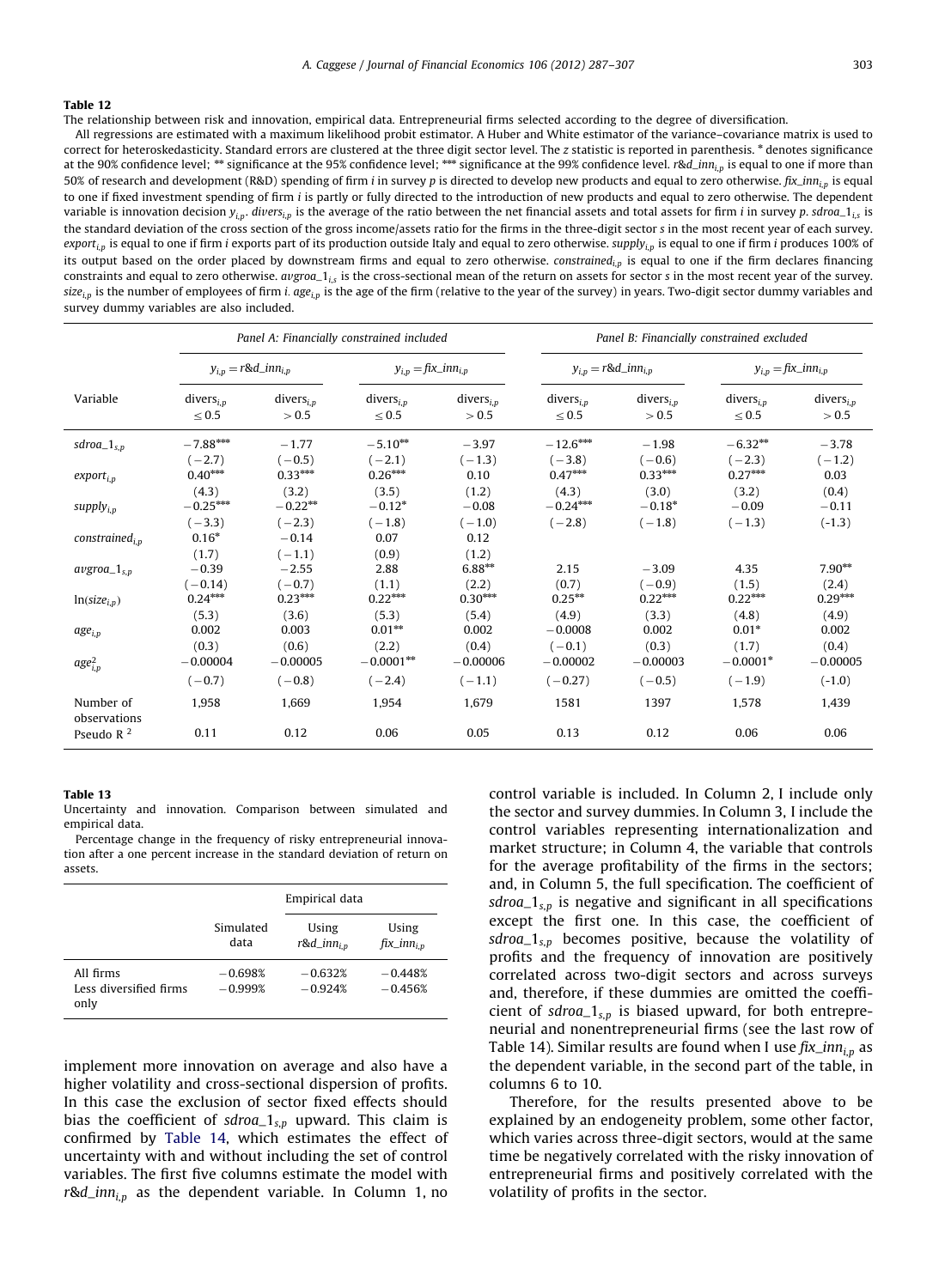<span id="page-17-0"></span>Relation between risk and innovation: equation selection (financially constrained firms excluded).

All regressions are estimated with a maximum likelihood probit estimator. A Huber and White estimator of the variance–covariance matrix is used to correct for heteroskedasticity. Standard errors are clustered at the three digit sector level. The z statistic is reported in parenthesis. \* denotes significance at the 90% confidence level; \*\* significance at the 95% confidence level; \*\*\* significance at the 99% confidence level. r&d\_inn<sub>i,p</sub> is equal to one if more than 50% of research and development (R&D) spending of firm i in survey p is directed to develop new products and equal to zero otherwise.  $fix\_inn_{i,p}$  is equal to one if fixed investment spending of firm *i* is partly or fully directed to the introduction of new products and equal to zero otherwise. The dependent variable is innovation decision  $y_{i,p}$ . sdroa $\Delta t_{i,s}$  is the standard deviation of the cross section of the gross income/assets ratio for the firms in the three-digit sector s in the most recent year of each survey. export<sub>i,p</sub> is equal to one if firm i exports part of its production outside Italy and equal to zero otherwise. supply<sub>in</sub> is equal to one if firm i produces 100% of its output based on the order placed by downstream firms and equal to zero otherwise. constrained<sub>in</sub> is equal to one if the firm declares financing constraints and equal to zero otherwise.  $\arg r \cdot a_1$ , is the cross-sectional mean of the return on assets for sector s in the most recent year of the survey. size<sub>i,p</sub> is the number of employees of firm i.  $age_{ip}$  is the age of the firm (relative to the year of the survey) in years. Dummies are two-digit sector dummy variables and survey dummy variables.

|                           |                                                          | $y_{i,p} = r \& d_i$ <i>nn</i> <sub>i,p</sub> (entrepreneurial firms) |                        |                                 |                                                       |                    | $y_{i,p} = f\hat{i}x\_inn_{i,p}$ (entrepreneurial firms) |                      |                                |                              |
|---------------------------|----------------------------------------------------------|-----------------------------------------------------------------------|------------------------|---------------------------------|-------------------------------------------------------|--------------------|----------------------------------------------------------|----------------------|--------------------------------|------------------------------|
| Variable                  | (1)                                                      | (2)                                                                   | (3)                    | (4)                             | (5)                                                   | (6)                | (7)                                                      | (8)                  | (9)                            | (10)                         |
| $sdroa_1_{s,p}$           | $5.01***$<br>(3.0)                                       | $-7.58***$<br>$(-3.4)$                                                | $-7.62***$<br>$(-3.4)$ | $-7.38***$<br>$(-3.1)$          | $-7.36***$<br>$(-3.0)$                                | $2.79*$<br>(1.8)   | $-3.21*$<br>$(-1.7)$                                     | $-3.19*$<br>$(-1.7)$ | $-5.18***$<br>$(-2.5)$         | $-5.21***$<br>(2.5)          |
| $export_{i,p}$            |                                                          |                                                                       | $0.49***$              | $0.49***$                       | $0.40***$                                             |                    |                                                          | $0.27***$            | $0.26***$                      | $0.16***$                    |
| supply $_{i,p}$           |                                                          |                                                                       | (6.5)<br>$-0.22***$    | (6.6)<br>$-0.22***$             | (5.2)<br>$-0.20***$                                   |                    |                                                          | (4.6)<br>$-0.11***$  | (4.4)<br>$-0.12**$             | (2.6)<br>$-0.10*$            |
| $avgroa_1_{s,p}$          |                                                          |                                                                       | $(-3.4)$               | $(-3.4)$<br>$-0.62$<br>$(-0.3)$ | $(-3.2)$<br>$-0.49$<br>$(-0.2)$                       |                    |                                                          | $(-2.0)$             | $(-2.1)$<br>$4.99***$<br>(2.4) | $(-1.8)$<br>5.56***<br>(2.6) |
| $ln (size_{i,p})$         |                                                          |                                                                       |                        |                                 | $0.25***$<br>(6.5)                                    |                    |                                                          |                      |                                | $0.27***$<br>(7.9)           |
| $age_{i,p}$               |                                                          |                                                                       |                        |                                 | 0.001                                                 |                    |                                                          |                      |                                | $0.006*$                     |
| $age_{i,p}^2$             |                                                          |                                                                       |                        |                                 | (0.2)<br>$-0.00003$                                   |                    |                                                          |                      |                                | (1.6)<br>$-0.0001**$         |
|                           |                                                          |                                                                       |                        |                                 | $(-0.6)$                                              |                    |                                                          |                      |                                | $(-2.1)$                     |
| dummies                   | No                                                       | Yes                                                                   | Yes                    | Yes                             | Yes                                                   | No                 | Yes                                                      | Yes                  | Yes                            | Yes                          |
| Number of<br>observations | 3,063                                                    | 3,023                                                                 | 3,022                  | 3,022                           | 3,014                                                 | 3,063              | 3,023                                                    | 3,033                | 3,033                          | 3,024                        |
| Pseudo $R2$               | 0.003                                                    | 0.08                                                                  | 0.10                   | 0.10                            | 0.12                                                  | 0.001              | 0.03                                                     | 0.03                 | 0.04                           | 0.06                         |
|                           | $y_{i,p} = r \& d\_inn_{i,p}$ (nonentrepreneurial firms) |                                                                       |                        |                                 | $y_{i,p} = fix\_inn_{i,p}$ (nonentrepreneurial firms) |                    |                                                          |                      |                                |                              |
| $sdroa_1_{s,p}$           | $6.12***$<br>(5.9)                                       | $-0.90$<br>$(-0.7)$                                                   | $-1.69$<br>$(-1.2)$    | $-0.92$<br>$(-0.6)$             | $-1.77$<br>$(-1.1)$                                   | $4.06***$<br>(4.2) | 0.25<br>(0.2)                                            | $-0.07$<br>$(-0.1)$  | $-0.48$<br>$(-0.4)$            | $-0.95$<br>$(-0.7)$          |

In [Tables 15 and 16](#page-18-0), I provide two further robustness checks that rule out this hypothesis. In [Table 15,](#page-18-0) I include three-digit sector dummies in the estimation. This implies that the coefficient of  $sdroa_1s,p$  is identified only by variations in uncertainty in each sector over time, not by changes across sectors. The combined presence of three-digit sector fixed effects and survey fixed effects controls for the impact of any sector-specific unobserved variable and for any survey-specific effect.<sup>17</sup> Moreover, I substitute the control variables supply<sub>i,p</sub>, constrained<sub>i,p</sub>, *avgroa*\_1<sub>*i,p*</sub>, ln(*size<sub>i,p</sub>*), *age<sub>i,p</sub>*, and *age*<sup>2</sup><sub>*i,p*</sub> with sector-specific variables. For example, I substitute constrained<sub>i,p</sub> with constrained<sub>s,p</sub>, the latter being the fraction of constrained firms in sector  $s$  and survey  $p$ . This change takes into

account the fact that such variables at firm level are also possibly endogenous. [Table 15](#page-18-0) shows that the coefficient of sdroa<sub> $-1_{s,p}$ </sub> is very similar, across the different groups, to the coefficient estimated in the regressions that included only two-digit sector dummies (see Table 10). At the bottom of [Table 15,](#page-18-0) I report the estimated coefficient of sdroa<sub> $-1<sub>s,p</sub>$  for the groups of firms selected according to</sub> diversification and to financing constraints. When using the R&D indicator  $r \& d_{1} \rightarrow n_{i,p}$  as a measure of financing frictions, these results also confirm the prediction that undiversified entrepreneurial firms are those with the highest sensitivity of risky innovation to uncertainty.

Finally, [Table 16](#page-19-0) proposes an instrumental variable estimation. I instrument the variable sdroa<sub>-1s,p</sub> with sdroaUS<sub>-1s,p</sub>, which is the cross-sectional standard deviation computed for US manufacturing firms in sector s and in the last year of survey p. From Compustat, I obtain an unbalanced panel of 4,189 manufacturing firms for the 1992–2000 period. I then compare the four-digit North American Industry Classification System (NAICS) code of these firms with the three-digit Industry Classification System code of the Italian sample (ATECO). Because of several differences in the two classification schemes, I could obtain a good match for just 57 of the 136 ATECO sectors.

 $17$  For example, it could be that the sectors in which the frequency of innovation and the volatility of profits is higher are also those where human capital and know-how are more important for innovation. Then it could be that entrepreneurial firms invest less in those sectors not because they suffer more from risk but because they do not have the human capital or the know-how necessary to innovate. This alternative explanation would imply that by adding fixed effect to the regression the negative effect of uncertainty on entrepreneurial innovation should be eliminated.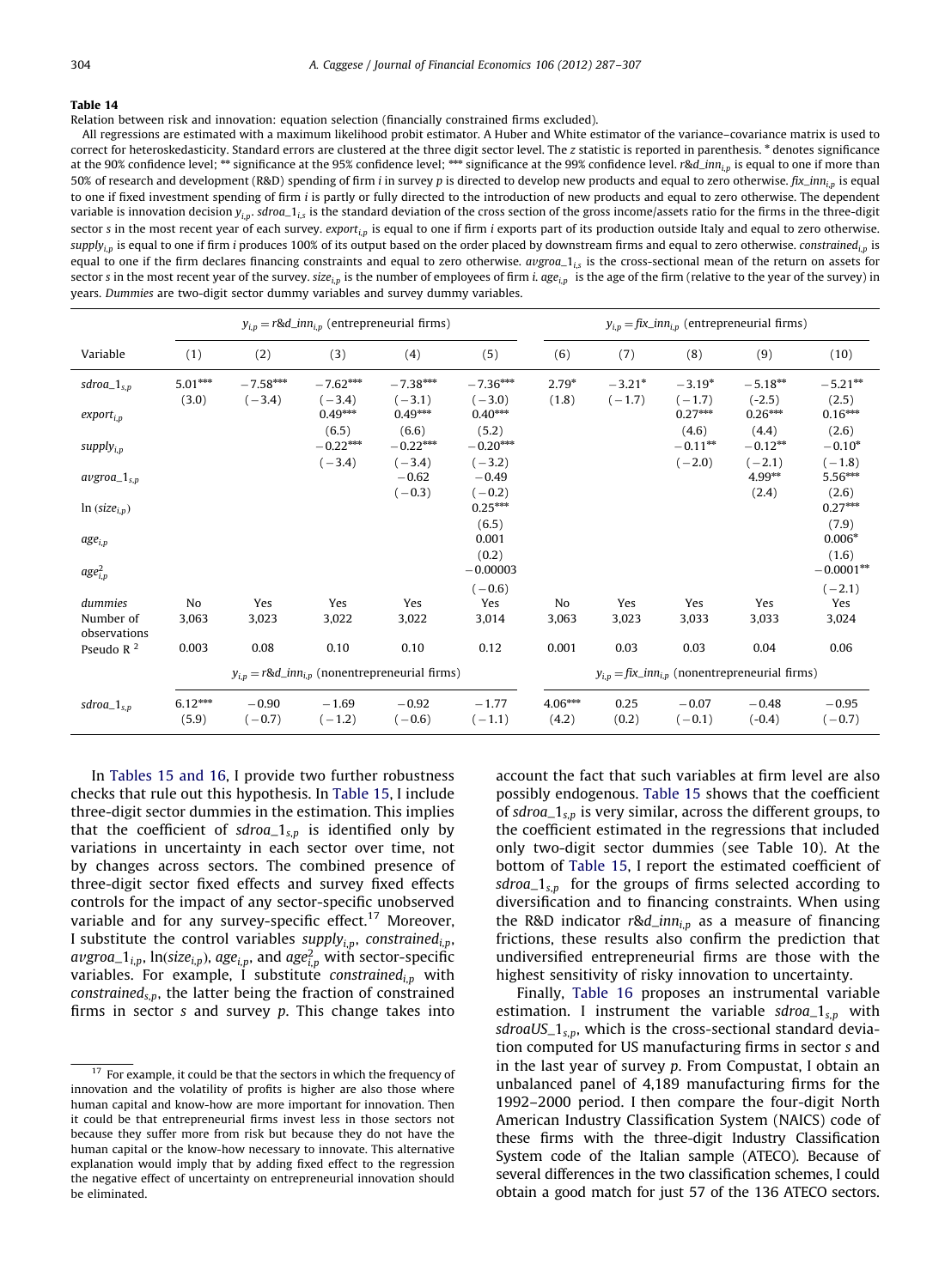<span id="page-18-0"></span>Relation between risk and innovation, empirical data, fixed effects at the three-digit sector level included.

All regressions are estimated with a maximum likelihood probit estimator. A Huber and White estimator of the variance–covariance matrix is used to correct for heteroskedasticity. Standard errors are clustered at the three digit sector level. The z statistic is reported in parenthesis. \* denotes significance at the 90% confidence level;  $**$  significance at the 95% confidence level;  $***$  significance at the 99% confidence level. r&d\_inn<sub>i,p</sub> is equal to one if more than 50% of research and development (R&D) spending of firm i in survey p is directed to develop new products and equal to zero otherwise. r&d\_t.a.<sub>i,p</sub> is equal to one if firm i did R&D activity in survey p but r&d\_inn<sub>i,p</sub> = 0 and equal to zero otherwise.  $fix\_inn_{i,p}$  is equal to one if fixed investment spending of firm *i* is partly or fully directed to the introduction of new products and equal to zero otherwise.  $fix\_t.a_{ip}$  is equal to one if firm *i* undertook a new fixed investment project but  $fix\_inn_{i,p} = 0$  and equal to zero otherwise. The dependent variable is innovation decision  $y_{i,p}$ . sdroa $_1_{is}$  is the standard deviation of the cross section of the gross income/assets ratio for the firms in the three-digit sector s in the most recent year of each survey. export $_{i,p}$  is equal to one if firm i exports part of its production outside Italy and equal to zero otherwise. supply<sub>in</sub> is equal to one if firm i produces 100% of its output based on the order placed by downstream firms and equal to zero otherwise. constrained<sub>i,p</sub> is equal to one if the firm declares financing constraints and equal to zero otherwise. avgroa<sub>-1is</sub> is the cross-sectional mean of the return on assets for sector s in the most recent year of the survey. size<sub>in</sub> is the number of employees of firm i.  $age_{i,p}$  is the age of the firm (relative to the year of the survey) in years. Three-digit sector dummy variables and survey dummy variables are also included. In columns labeled ''Entr.'' only entrepreneurial firms are included in the estimation. In columns labeled ''Other'' all firms except the entrepreneurial firms are included in the estimation.

|                                                                                                       | $y_{i,p} = r \& d\_inn_{i,p}$ |             |          | $y_{i,p} = r \& d_t a_{i,p}$<br>$y_{i,p} = fix\_inn_{i,p}$ |           |           |          | $y_{i,p} = f\hat{i}x_{i}$ .a. <sub>i,p</sub> |  |
|-------------------------------------------------------------------------------------------------------|-------------------------------|-------------|----------|------------------------------------------------------------|-----------|-----------|----------|----------------------------------------------|--|
| Variable                                                                                              | Entr.                         | Other       | Entr.    | Other                                                      | Entr.     | Other     | Entr.    | Other                                        |  |
| $sdroa_1_{s,p}$                                                                                       | $-5.19***$                    | $-1.42$     | 5.04     | 1.07                                                       | $-5.13**$ | $-0.26$   | 2.69     | $-0.19$                                      |  |
|                                                                                                       | $(-2.1)$                      | $(-0.9)$    | (1.5)    | (0.6)                                                      | $(-2.3)$  | $(-0.1)$  | (1.4)    | $(-0.1)$                                     |  |
| $export_{s,p}$                                                                                        | 0.71                          | 0.74        | 0.51     | $0.52**$                                                   | 0.26      | 0.35      | 0.15     | 0.03                                         |  |
|                                                                                                       | (1.5)                         | (2.5)       | (1.2)    | (2.0)                                                      | (0.6)     | (1.4)     | (0.4)    | (0.1)                                        |  |
| $supply_{s,p}$                                                                                        | $-0.45$                       | 0.20        | $-0.35$  | 0.12                                                       | 0.09      | 0.25      | 0.27     | $-0.33$                                      |  |
|                                                                                                       | $(-0.9)$                      | (0.7)       | $(-1.0)$ | (0.5)                                                      | (0.2)     | (1.0)     | (0.8)    | $(-1.3)$                                     |  |
| constrained <sub>s.p</sub>                                                                            | $-1.04$                       | 0.40        | 0.85     | $-0.50$                                                    | 0.37      | 0.63      | $-0.07$  | $-0.38$                                      |  |
|                                                                                                       | $(-1.3)$                      | (0.8)       | (1.0)    | $(-1.1)$                                                   | (0.4)     | (1.3)     | $(-0.1)$ | $(-0.9)$                                     |  |
| $avgroa_1_{s,p}$                                                                                      | 1.00                          | $-0.67$     | $-2.92$  | $-1.60$                                                    | 3.74      | $3.86***$ | $-0.64$  | $-1.86$                                      |  |
|                                                                                                       | (0.3)                         | $(-0.4)$    | $(-1.1)$ | $(-0.9)$                                                   | (1.3)     | (2.1)     | $(-0.3)$ | $(-1.2)$                                     |  |
| $ln(size_{s,p})$                                                                                      | 0.06                          | $-0.03$     | 0.12     | 0.21                                                       | $0.40**$  | 0.08      | $-0.26$  | $-0.15$                                      |  |
|                                                                                                       | (0.6)                         | $(-0.2)$    | (0.6)    | (1.4)                                                      | (2.2)     | (0.7)     | $(-1.4)$ | $(-1.3)$                                     |  |
| $age_{s,p}$                                                                                           | 0.025                         | $0.063**$   | $-0.12*$ | $-0.09***$                                                 | $0.12**$  | 0.03      | $-0.17$  | $-0.02$                                      |  |
|                                                                                                       | (0.5)                         | (2.1)       | $(-1.7)$ | $(-3.5)$                                                   | (2.3)     | (1.1)     | $(-3.2)$ | $(-0.6)$                                     |  |
| $age_{s,p}^2$                                                                                         | $-0.0001$                     | $-0.001***$ | 0.002    | $0.001***$                                                 | $-0.002$  | $-0.0005$ | 0.003    | 0.0003                                       |  |
|                                                                                                       | $(-0.1)$                      | $(-2.3)$    | (1.7)    | (4.0)                                                      | $(-2.0)$  | $(-1.2)$  | (3.1)    | (0.7)                                        |  |
| Number of                                                                                             | 3,507                         | 7,703       | 3,601    | 7,753                                                      | 3,591     | 7,759     | 3,620    | 7,759                                        |  |
| observations                                                                                          |                               |             |          |                                                            |           |           |          |                                              |  |
| Pseudo $R^2$                                                                                          | 0.095                         | 0.080       | 0.048    | 0.040                                                      | 0.044     | 0.033     | 0.047    | 0.03                                         |  |
| Coefficient of $sdroa_1s_p$ for firms selected according to diversification and financing constraints |                               |             |          |                                                            |           |           |          |                                              |  |
| $divers_{i,p} \leq 0.5$                                                                               | $-7.06**$                     | $-2.10$     | 3.73     | 1.96                                                       | $-4.08*$  | $-2.18$   | $-1.90$  | 0.39                                         |  |
|                                                                                                       | $(-2.1)$                      | $(-1.2)$    | (1.1)    | (0.9)                                                      | $(-1.7)$  | $(-1.0)$  | $(-0.8)$ | (0.25)                                       |  |
| $divers_{i,p} \leq 0.5$                                                                               | $-14.01***$                   | $-4.09***$  | 3.06     | 2.81                                                       | $-5.12$   | $-3.24$   | $-1.05$  | 1.41                                         |  |
| and not constrained                                                                                   | $(-3.2)$                      | $(-2.2)$    | (1.0)    | (1.1)                                                      | $(-1.5)$  | $(-1.4)$  | $(-0.3)$ | (0.8)                                        |  |

I then used the US data to compute the cross-sectional standard deviation of return on assets for all the matched sectors with at least 15 firms, obtaining the values of the instrument for 43 sectors for three survey periods. Using the instrument comes at the cost of dropping around two-thirds of the sample. However, it has the advantage of being orthogonal to any unobservable factor that is specific to the Italian firms and that could drive the observed correlation between uncertainty and entrepreneurial innovation.<sup>18</sup> [Table 16](#page-19-0) shows the estimation results and it reports, for the sake of brevity, only the estimates of the coefficient of sdroa<sub> $-1<sub>s,p</sub>$  for all the different regressions. When using</sub>  $r \& d_{inn}$ , which the previous analysis in [Section 4.1.2](#page-8-0) has shown to be the most reliable measure of risky innovation,

the estimated sensitivity of innovation to uncertainty confirms the previous results: Greater uncertainty reduces risky innovation for entrepreneurial firms, especially undiversified ones, while it does not reduce the risky innovation of the other firms. Conversely, risky innovation as measured by  $y_{i,p} = f\hat{i}x\_inn_{i,p}$  is not affected by uncertainty for all firms.

## 5. Conclusions

I develop a model in which undiversifiable risk matters for the investment decisions of an entrepreneurial firm, and I analyze the consequences for the relation between uncertainty and risky innovation. The predictions of the model are confirmed by the empirical analysis of a sample of small and medium-size Italian manufacturing firms.

The main message of this paper is that the effect of uncertainty on entrepreneurial innovation is quantitatively significant. The results of the estimation imply that a 1% increase in the cross-sectional standard deviation of

<sup>&</sup>lt;sup>18</sup> The validity of the instrument is confirmed by the results of the first-stage regression.  $sdroadUS_1_{s,p}$  is significantly correlated to  $sdroa_1<sub>s,p</sub>$ , and such correlation also holds separately for the sectors with higher and lower frequency of entrepreneurial firms.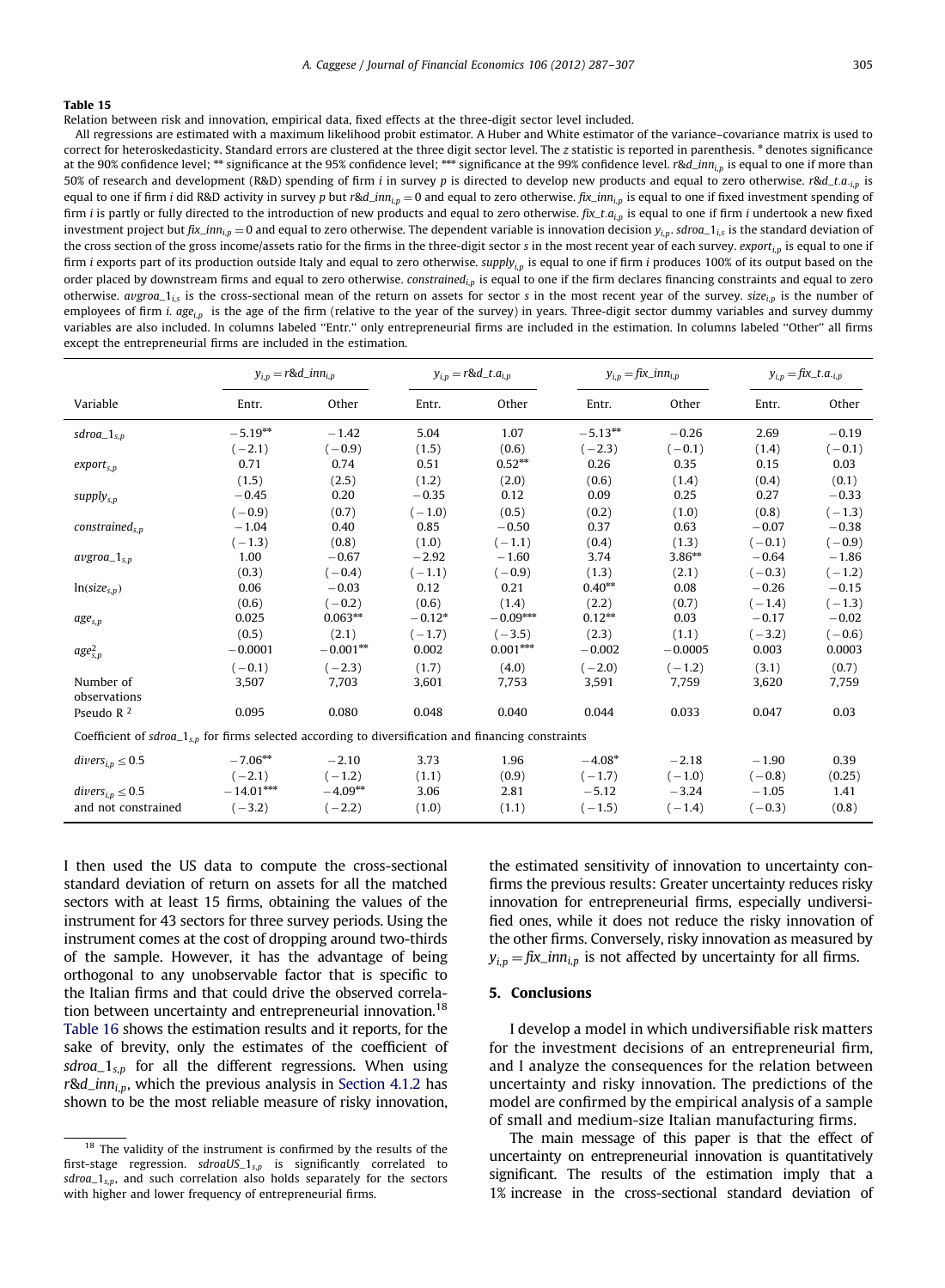<span id="page-19-0"></span>The relation between risk and innovation, empirical data, fixed effects at the three digits level and instrumental variable estimation.

All regressions are estimated with an instrumental variable probit using [Newey's \(1987\)](#page-20-0) efficient two-step estimator. The endogenous regressor  $sdroa_1_{s,p}$  is instrumented using sdroaUS<sub>-1s,p</sub>, which is the cross-sectional standard deviation computed for US manufacturing firms in sector s and in the last year of survey p. The z statistic is reported in parenthesis. \* denotes significance at the 90% confidence level; \*\* significance at the 95% confidence level; \*\*\* significance at the 99% confidence level. r&d\_inn<sub>i,p</sub> is equal to one if more than 50% of research and development (R&D) spending of firm i in survey p is directed to develop new products and equal to zero otherwise. r&d\_t.a.<sub>i,p</sub> is equal to one if firm *i* did R&D activity in survey p but r&d\_inn<sub>i,p</sub> = 0 and equal to zero otherwise.  $fix\_inn_{i,p}$  is equal to one if fixed investment spending of firm *i* is partly or fully directed to the introduction of new products and equal to zero otherwise.  $fix\_t.a_{i,p}$  is equal to one if firm i undertook a new fixed investment project but  $fix\_inn_{i,p} = 0$  and equal to zero otherwise. The dependent variable is innovation decision  $y_{in}$ . The independent variables are as follows:  $sdroa_1_{is}$  is the standard deviation of the cross section of the gross income/assets ratio for the firms in the three-digit sector s in the most recent year of each survey. export $_{i,p}$  is equal to one if firm i exports part of its production outside Italy and equal to zero otherwise. supply<sub>ip</sub> is equal to one if firm i produces 100% of its output based on the order placed by downstream firms and equal to zero otherwise. constrained<sub>in</sub> is equal to one if the firm declares financing constraints and equal to zero otherwise.  $avgroa_1_{i,s}$  is the cross-sectional mean of the return on assets for sector s in the most recent year of the survey.  $size_{ip}$  is the number of employees of firm i. age<sub>i,p</sub> is the age of the firm (relative to the year of the survey) in years.  $d_{i,p}^{\text{survey}}$  is a series of dummy variables that are equal to one if firm i is surveyed in survey p and equal to zero otherwise. In columns labeled ''Entr.'' only entrepreneurial firms are included in the estimation. In columns labeled ''Other'' all firms except the entrepreneurial firms are included in the estimation. divers<sub>i,p</sub> is the average of the ratio between the net financial assets and total assets for firm  $i$  in survey  $p$ .

|                                                                                      | $y_{i,n} = r \& d_i$           |                               |                        | $y_{i,n} = r \& d_t a_{i,n}$   | $y_{i,p} = fix\_inn_{i,p}$ |                              | $y_{i,p} = f i x_{i} t \cdot a_{i,p}$ |                               |
|--------------------------------------------------------------------------------------|--------------------------------|-------------------------------|------------------------|--------------------------------|----------------------------|------------------------------|---------------------------------------|-------------------------------|
| Variable                                                                             | Entr.                          | Other                         | Entr.                  | Other                          | Entr.                      | Other                        | Entr.                                 | Other                         |
| Panel A: Coefficient $sdroa_1_{s,p}$ , two-digit fixed effects included              |                                |                               |                        |                                |                            |                              |                                       |                               |
| All firms                                                                            | $-15.5*$<br>$(-1.61)$          | $-6.86$<br>$(-1.12)$          | $-9.21$<br>$(-0.96)$   | $-6.12$<br>$(-1.03)$           | 3.09<br>(0.36)             | $-4.0$<br>$(-0.71)$          | $-7.8$<br>$(-0.93)$                   | 1.97<br>(0.36)                |
| Number of observations                                                               | 1.108                          | 2,610                         | 1,108                  | 2,630                          | 1,108                      | 2,630                        | 1,112                                 | 2,630                         |
| $divers_{i,n} \leq 0.5$<br>constrained excluded<br>Number of observations            | $-28.8***$<br>$(-2.01)$<br>465 | 0.54<br>(0.07)<br>1,370       | 8.19<br>(0.58)<br>465  | $-12.52$<br>$(-1.55)$<br>1,386 | 0.45<br>(0.04)<br>475      | 1.27<br>(0.17)<br>1,384      | $-5.83$<br>$(-0.47)$<br>480           | $-9.78$<br>$(-1.31)$<br>1,384 |
| Panel B: Coefficient $sdroa_1_{s,n}$ , three-digit fixed effects included            |                                |                               |                        |                                |                            |                              |                                       |                               |
| All firms<br>Number of observations                                                  | $-46.8*$<br>$(-1.84)$<br>1,033 | $-0.31$<br>$(-0.02)$<br>2,606 | 8.7<br>(0.43)<br>1,095 | $-9.30$<br>$(-0.70)$<br>2,617  | 3.59<br>(0.19)<br>1,091    | $-1.5$<br>$(-0.12)$<br>2,626 | $-9.04$<br>$(-0.49)$<br>1,106         | 2.05<br>(0.17)<br>2,626       |
| divers <sub>i.p</sub> $\leq$ 0.5 &<br>constrained excluded<br>Number of observations | $-82.5***$<br>$(-1.96)$<br>426 | 5.36<br>(0.29)<br>1,367       | 51.8<br>(1.39)<br>446  | $-25.7$<br>$(-1.36)$<br>1,376  | 5.2<br>(0.17)<br>449       | 12.8<br>(0.73)<br>1,381      | $-16.9$<br>$(-0.56)$<br>459           | $-24.8$<br>$(-1.44)$<br>1,381 |

profits reduces the frequency of risky innovation of entrepreneurial firms by  $-0.69$ %. Moreover, the drop in risky innovation for the less diversified entrepreneurial firms is estimated as being as much as  $-0.92\%$ . If one believes that the level of uncertainty faced by firms varies significantly in the business cycle, and that entrepreneurial innovation is a source of growth and positive externalities for the economy, then this finding implies that the uncertainty–innovation relation has an important impact on both business cycle fluctuations and growth.

## Appendix

The dynamic investment problem of the entrepreneurial firm is solved with a numerical method. First, I discretize the state space of the state variables  $w_t$  and  $A_t$  in grids of 600 points and 10 points, respectively. Then I formulate an initial guess of  $E_t[V(w_{t+1},A_{t+1})]$ , and I use it to compute the value functions  $V_t^{up}(w_t, A_t)$  and  $V_t^{map}(w_t, A_t)$ . Then I compare the two function and determine the new guess of  $V(w_t, A_t)$ . I iterate this process until the value function converges. The final outcome is the optimal policy functions of consumption  $c_t(w_t, A_t)$ , capital  $k_{t+1}(w_t, A_t)$ , borrowing  $b_{t+1}(w_t, A_t)$ , and innovation decision  $I_t(w_t, A_t)$ .

## References

- Abel, A., Eberly, J., 2005. Investment, valuation, and growth options. Unpublished Working Paper, The Wharton School of the University of Pennsylvania, Philadelphia, PA.
- Angeletos, G., Calvet, L., 2006. Idiosyncratic production risk, growth and the business cycle. Journal of Monetary Economics 53, 1095–1115.
- Angeletos, G., 2007. Uninsured idiosyncratic investment risk and aggregate saving. Review of Economic Dynamics 10, 1–30.
- Benfratello, L., Schiantarelli, F., Sembenelli, A., 2008. Banks and innovation: microeconometric evidence on Italian firms. Journal of Financial Economics 90, 197–217.
- Bitler, M.P., Moskowitz, T.J., Vissing-Jørgensen, A., 2005. Testing agency theory with entrepreneur effort and wealth. Journal of Finance 60, 539–576.
- Cagetti, M., De Nardi, C., 2006. Entrepreneurship, frictions, and wealth. Journal of Political Economy 114, 835–870.
- Caggese, A., Cuñat, V., 2008. Financing constraints and fixed-term employment contracts. Economic Journal 118, 2013–2046.
- Castro, R., Clementi, G.L., MacDonald, G., 2004. Investor protection, optimal incentives, and economic growth. Quarterly Journal of Economics 119, 1131–1175.
- Castro, R., Clementi, G.L., MacDonald, G., 2009. Legal institutions, sectorial heterogeneity, and economic development. Review of Economic Studies 76, 529–561.
- Chen, H., Miao, J., Wang, N., 2010. Entrepreneurial finance and nondiversifiable risk. Review of Financial Studies 23, 4348–4388.
- Covas, F., 2006. Uninsured idiosyncratic production risk with borrowing constraints. Journal of Economic Dynamics and Control 30, 2167–2190.